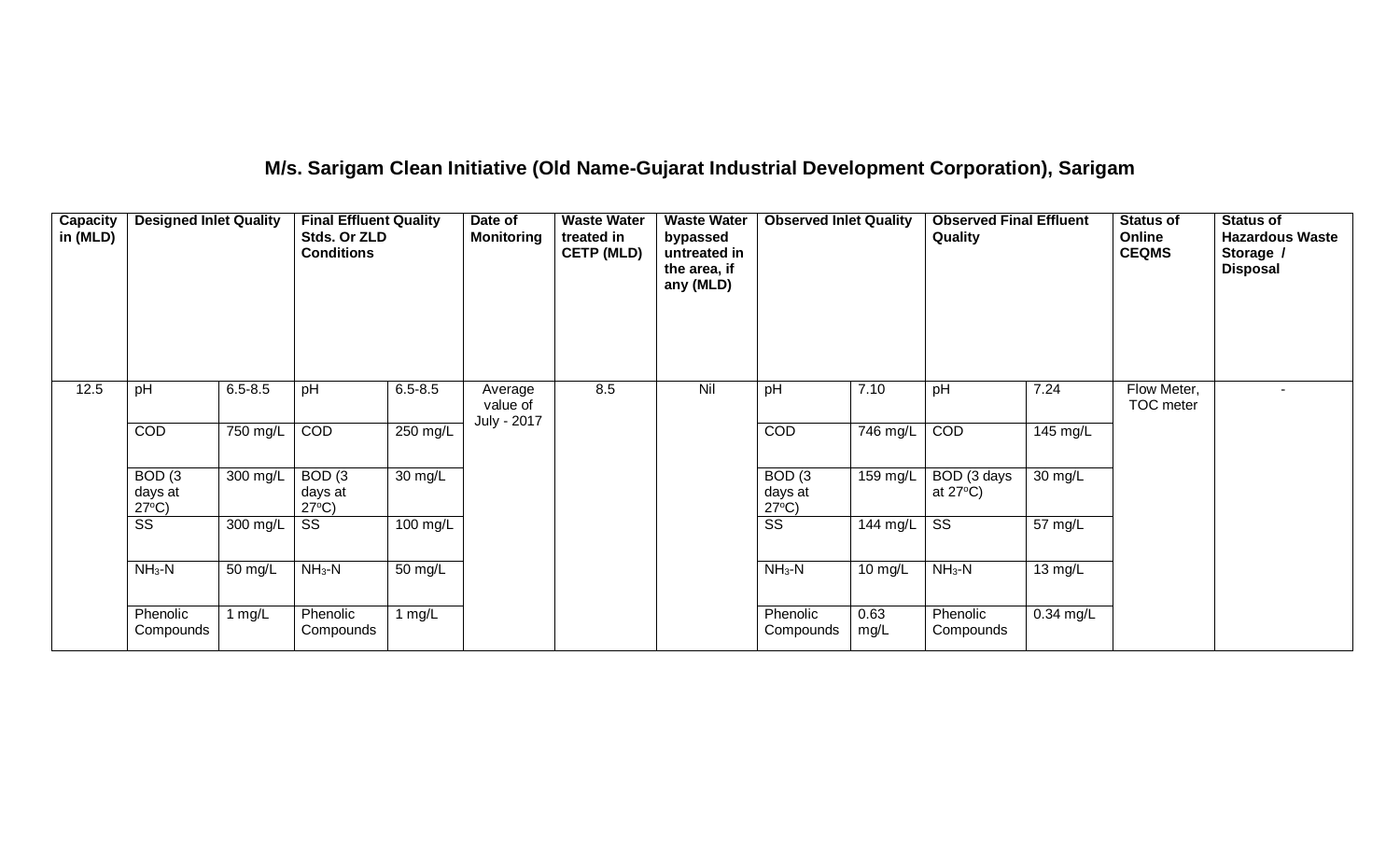### **M/s. Vapi Waste & Effluent Management Co. Ltd, Vapi**

| <b>Capacity</b><br>in (MLD) | <b>Designed Inlet Quality</b> |              | <b>Final Effluent Quality</b><br>Stds. Or ZLD<br><b>Conditions</b> |                   | Date of<br><b>Monitoring</b>       | <b>Waste Water</b><br>treated in<br><b>CETP (MLD)</b> | <b>Waste Water</b><br>bypassed<br>untreated in<br>the area, if<br>any (MLD) | <b>Observed Inlet Quality</b> |           | <b>Observed Final Effluent</b><br>Quality |                      | <b>Status of</b><br>Online<br><b>CEQMS</b> | <b>Status of</b><br><b>Hazardous Waste</b><br>Storage /<br><b>Disposal</b> |
|-----------------------------|-------------------------------|--------------|--------------------------------------------------------------------|-------------------|------------------------------------|-------------------------------------------------------|-----------------------------------------------------------------------------|-------------------------------|-----------|-------------------------------------------|----------------------|--------------------------------------------|----------------------------------------------------------------------------|
| 55                          | pH                            | $6.5 - 8.5$  | pH                                                                 | $6.5 - 8.5$       | Average<br>value of<br>July - 2017 | 55                                                    | Nil                                                                         | pH                            | 7.43      | pH                                        | 7.3                  | pH, Flow<br>Meter, TOC &<br>DO Meter       |                                                                            |
|                             | COD                           | 1000<br>mg/L | <b>COD</b>                                                         | 250 mg/L          |                                    |                                                       |                                                                             | <b>COD</b>                    | 771 mg/L  | COD                                       | 232 mg/L             |                                            |                                                                            |
|                             | <b>BOD</b>                    | 400 mg/L     | <b>BOD</b>                                                         | 30 mg/L           |                                    |                                                       |                                                                             | <b>BOD</b>                    | 172 mg/L  | <b>BOD</b>                                | 32 mg/L              |                                            |                                                                            |
|                             | $\overline{\text{ss}}$        | 300 mg/L     | $\overline{\text{SS}}$                                             | 100 mg/L          |                                    |                                                       |                                                                             | $\overline{\text{SS}}$        | 150 mg/L  | $\overline{\text{SS}}$                    | 85 mg/L              |                                            |                                                                            |
|                             | $NH3-N$                       | 50 mg/L      | $NH3-N$                                                            | $50 \text{ mg/L}$ |                                    |                                                       |                                                                             | $NH3-N$                       | 34 mg/L   | $NH3-N$                                   | $\overline{31}$ mg/L |                                            |                                                                            |
|                             | Phenolic<br>Compounds         | 1 mg/L       | Phenolic<br>Compounds                                              | 1 mg/L            |                                    |                                                       |                                                                             | Phenolic<br>Compounds         | 1.04 mg/L | Phenolic<br>Compounds                     | $0.46$ mg/L          |                                            |                                                                            |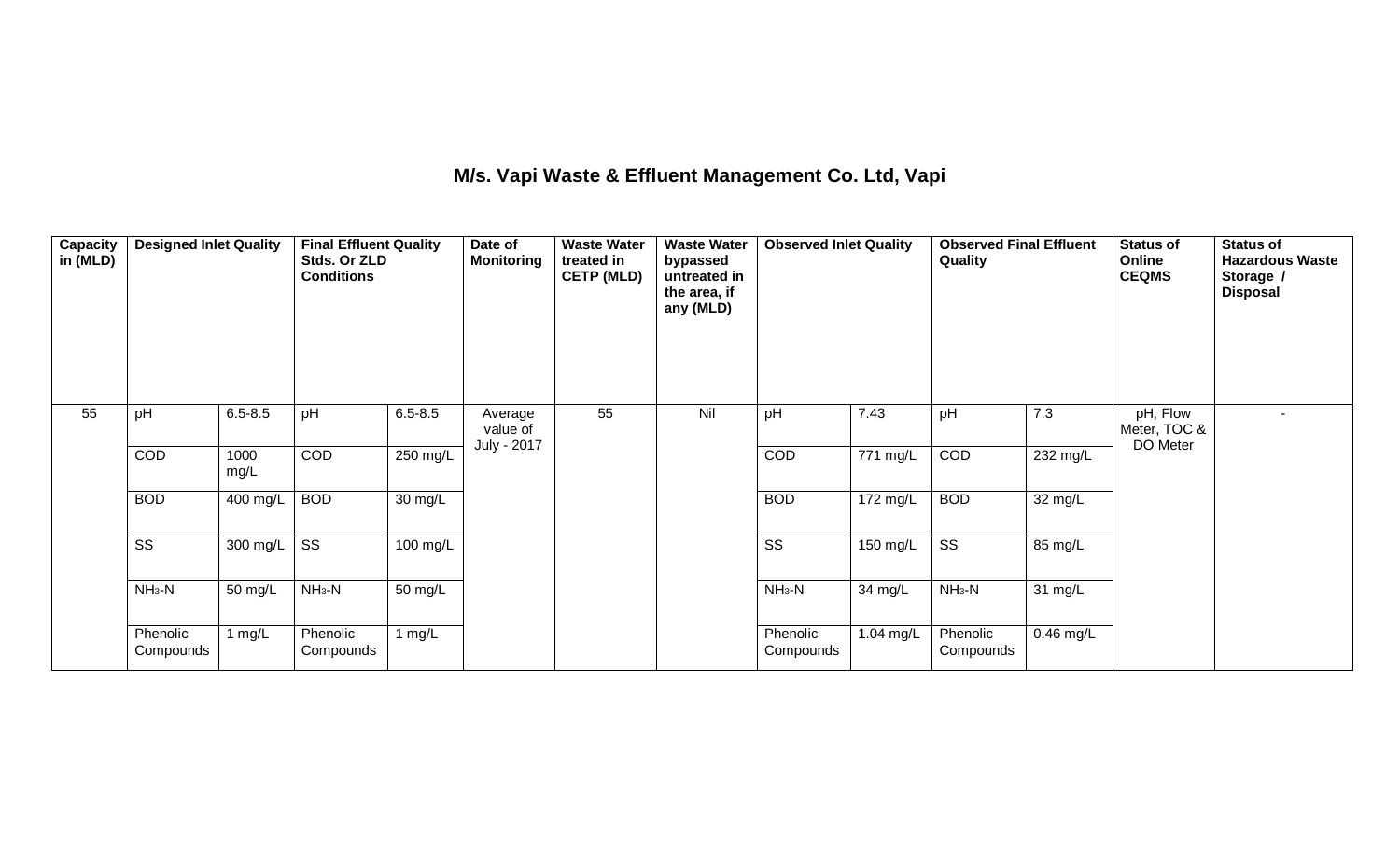## **M/s. Sachin Infra Environment Ltd., GIDC-Sachin, Surat**

| Capacity<br>in (MLD) | <b>Designed Inlet Quality</b> |                  | <b>Final Effluent Quality</b><br>Stds. Or ZLD<br><b>Conditions</b> |                      | Date of<br><b>Monitoring</b>       | <b>Waste Water</b><br>treated in<br><b>CETP (MLD)</b> | <b>Waste Water</b><br>bypassed<br>untreated in<br>the area, if<br>any (MLD) | <b>Observed Inlet Quality</b> |                      | <b>Observed Final Effluent</b><br>Quality |             | <b>Status of</b><br>Online<br><b>CEQMS</b> | <b>Status of</b><br><b>Hazardous Waste</b><br>Storage /<br><b>Disposal</b> |
|----------------------|-------------------------------|------------------|--------------------------------------------------------------------|----------------------|------------------------------------|-------------------------------------------------------|-----------------------------------------------------------------------------|-------------------------------|----------------------|-------------------------------------------|-------------|--------------------------------------------|----------------------------------------------------------------------------|
| 50                   | pH                            | Not<br>Furnished | pH                                                                 | $6.5 - 8.5$          | Average<br>value of<br>July - 2017 | 40                                                    | Nil                                                                         | pH                            | 6.99                 | pH                                        | 6.93        | pH, Flow<br>Meter, TOC                     | Storage - 1100 MT                                                          |
|                      | COD                           | 1000<br>mg/L     | <b>COD</b>                                                         | 250 mg/L             |                                    |                                                       |                                                                             | COD                           | 1300 mg/L            | COD                                       | 269 mg/L    |                                            |                                                                            |
|                      | <b>BOD</b>                    | 400 mg/L         | <b>BOD</b>                                                         | $\overline{30}$ mg/L |                                    |                                                       |                                                                             | <b>BOD</b>                    | $290$ mg/L           | <b>BOD</b>                                | 54 mg/L     |                                            |                                                                            |
|                      | SS                            | 300 mg/L         | $\overline{\text{SS}}$                                             | 100 mg/L             |                                    |                                                       |                                                                             | SS                            | 178 mg/L             | $\overline{\text{ss}}$                    | 44 mg/L     |                                            |                                                                            |
|                      | $NH3-N$                       | 50 mg/L          | $NH3-N$                                                            | 50 mg/L              |                                    |                                                       |                                                                             | $NH3-N$                       | $\overline{13}$ mg/L | $NH3-N$                                   | 11 $mg/L$   |                                            |                                                                            |
|                      | Phenolic<br>Compounds         | 1 $mg/L$         | Phenolic<br>Compounds                                              | $01 \text{ mg/L}$    |                                    |                                                       |                                                                             | Phenolic<br>Compounds         | $0.82$ mg/L          | Phenolic<br>Compounds                     | $0.19$ mg/L |                                            |                                                                            |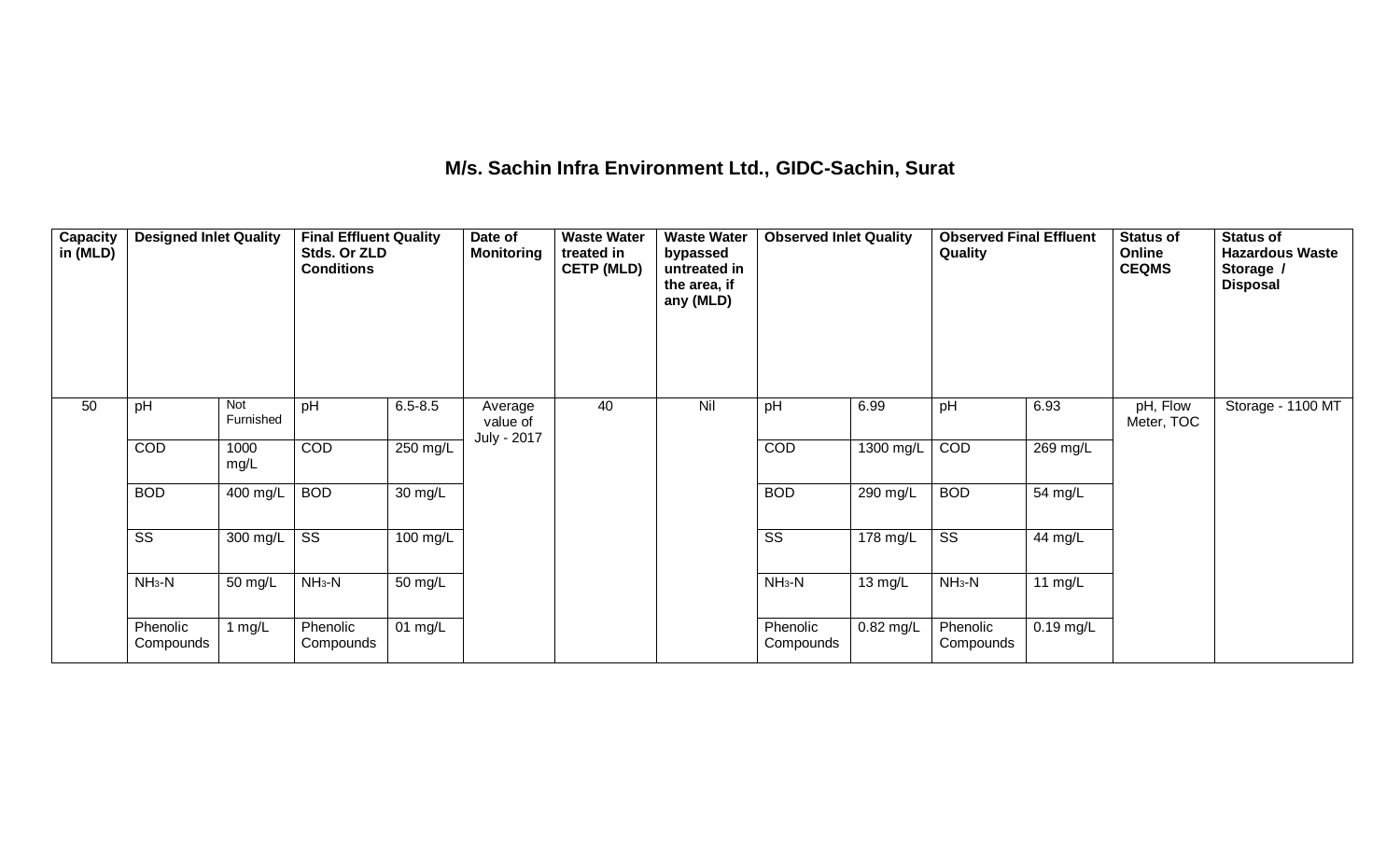#### **M/s. Globe Enviro Care Ltd. [chemical units], GIDC-Sachin, Surat**

| Capacity<br>in (MLD) | <b>Designed Inlet Quality</b> |                       | <b>Final Effluent Quality</b><br>Stds. Or ZLD<br><b>Conditions</b> |                    | Date of<br><b>Monitoring</b>       | <b>Waste Water</b><br>treated in<br><b>CETP (MLD)</b> | <b>Waste Water</b><br>bypassed<br>untreated in<br>the area, if<br>any (MLD) | <b>Observed Inlet Quality</b> |                      | <b>Observed Final Effluent</b><br>Quality |             | <b>Status of</b><br>Online<br><b>CEQMS</b> | <b>Status of</b><br><b>Hazardous Waste</b><br>Storage /<br><b>Disposal</b> |
|----------------------|-------------------------------|-----------------------|--------------------------------------------------------------------|--------------------|------------------------------------|-------------------------------------------------------|-----------------------------------------------------------------------------|-------------------------------|----------------------|-------------------------------------------|-------------|--------------------------------------------|----------------------------------------------------------------------------|
| 0.50                 | pH                            | $6.5 \text{ to } 8.5$ | pH                                                                 | 6.5 to 8.5         | Average<br>value of<br>July - 2017 | 0.35                                                  | Nil                                                                         | pH                            | 7.46                 | pH                                        | 6.88        | pH, TOC,<br>TSS, Flow<br>meter             | Storage $-10$ MT                                                           |
|                      | COD                           | 4000<br>mg/L          | COD                                                                | 250 mg/L           |                                    |                                                       |                                                                             | COD                           | 965 mg/L             | COD                                       | 266 mg/L    |                                            |                                                                            |
|                      | <b>BOD</b>                    | 1500<br>mg/L          | <b>BOD</b>                                                         | 30 mg/L            |                                    |                                                       |                                                                             | <b>BOD</b>                    | 180 mg/L             | <b>BOD</b>                                | 29 mg/L     |                                            |                                                                            |
|                      | $\overline{\text{SS}}$        | 300 mg/L              | $\overline{\text{SS}}$                                             | $100 \text{ mg/L}$ |                                    |                                                       |                                                                             | $\overline{\text{ss}}$        | 158 mg/L             | $\overline{\text{ss}}$                    | 42 mg/L     |                                            |                                                                            |
|                      | $NH3-N$                       |                       | $NH3-N$                                                            | 50 mg/L            |                                    |                                                       |                                                                             | $NH3-N$                       | $\overline{33}$ mg/L | $NH3-N$                                   | 15 mg/L     |                                            |                                                                            |
|                      | Phenolic<br>Compounds         |                       | Phenolic<br>Compounds                                              | 1 mg/L             |                                    |                                                       |                                                                             | Phenolic<br>Compounds         | 1.71 mg/L            | Phenolic<br>Compounds                     | $0.59$ mg/L |                                            |                                                                            |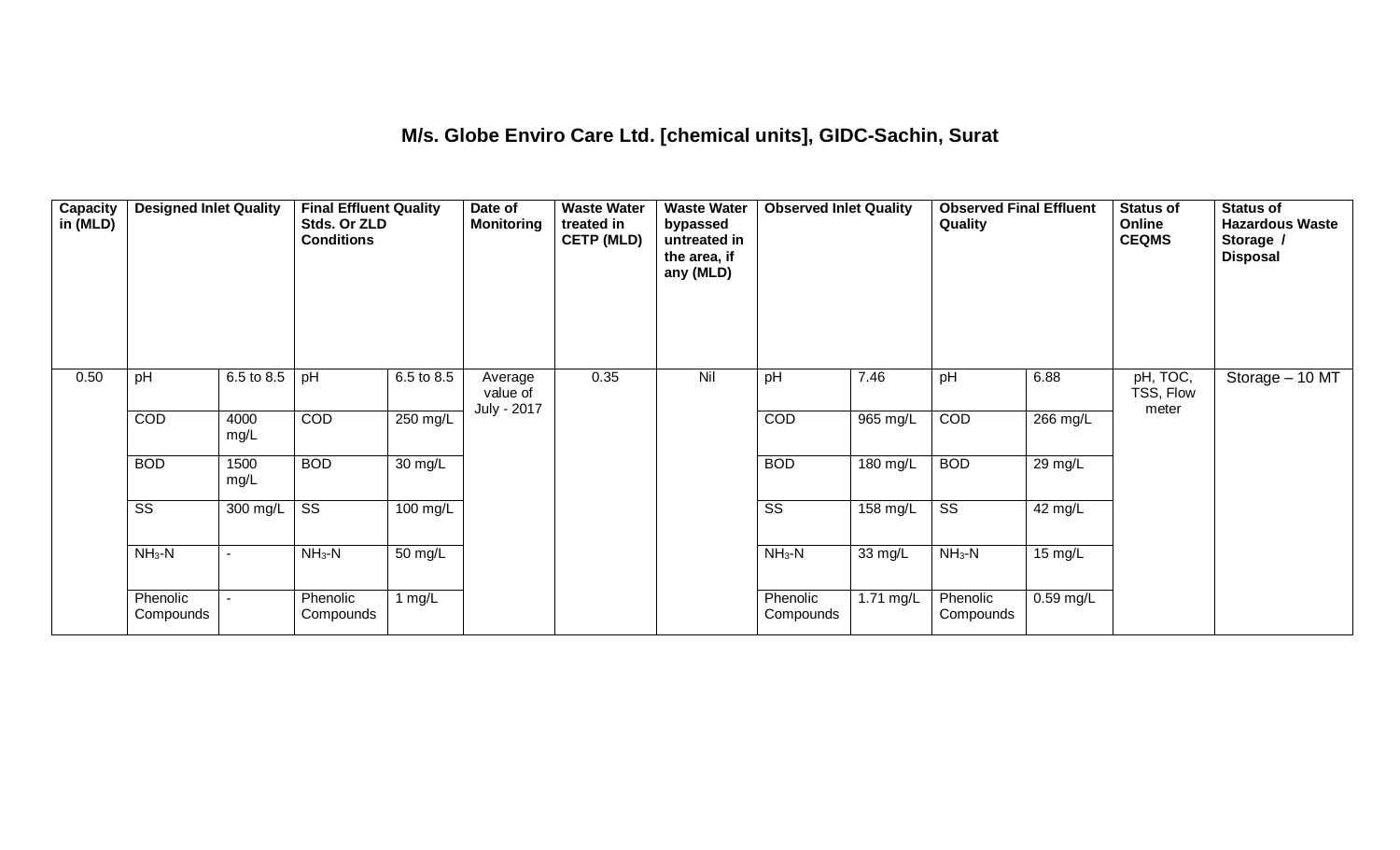## **M/s. Pandesara Infrastructure Ltd., GIDC-Pandesara, Surat**

| Capacity<br>in (MLD) | <b>Designed Inlet Quality</b> |              | <b>Final Effluent Quality</b><br>Stds. Or ZLD<br><b>Conditions</b> |                      | Date of<br><b>Monitoring</b>       | <b>Waste Water</b><br>treated in<br><b>CETP (MLD)</b> | <b>Waste Water</b><br>bypassed<br>untreated in<br>the area, if<br>any (MLD) | <b>Observed Inlet Quality</b> |                      | <b>Observed Final Effluent</b><br>Quality |                    | <b>Status of</b><br>Online<br><b>CEQMS</b> | <b>Status of</b><br><b>Hazardous Waste</b><br>Storage /<br><b>Disposal</b> |
|----------------------|-------------------------------|--------------|--------------------------------------------------------------------|----------------------|------------------------------------|-------------------------------------------------------|-----------------------------------------------------------------------------|-------------------------------|----------------------|-------------------------------------------|--------------------|--------------------------------------------|----------------------------------------------------------------------------|
| 100                  | pH                            | $6.5 - 8.5$  | pH                                                                 | $6.5 - 8.5$          | Average<br>value of<br>July - 2017 | $\overline{88}$                                       | Nil                                                                         | pH                            | 7.28                 | pH                                        | 7.49               | pH, Flow<br>Meter, TOC,<br><b>COD</b>      | Storage - 1030 MT<br>Disposal - 316 MT                                     |
|                      | COD                           | 1000<br>mg/L | COD                                                                | 250 mg/L             |                                    |                                                       |                                                                             | COD                           | $863$ mg/L           | COD                                       | $215 \text{ mg/L}$ |                                            |                                                                            |
|                      | <b>BOD</b>                    | 400 mg/L     | <b>BOD</b>                                                         | 30 mg/L              |                                    |                                                       |                                                                             | <b>BOD</b>                    | 188 mg/L             | <b>BOD</b>                                | $40$ mg/L          |                                            |                                                                            |
|                      | $\overline{\text{SS}}$        | 300 mg/L     | $\overline{\text{SS}}$                                             | 100 mg/L             |                                    |                                                       |                                                                             | $\overline{\text{ss}}$        | 198 mg/L             | $\overline{\text{ss}}$                    | 52 mg/L            |                                            |                                                                            |
|                      | $NH3-N$                       | 50 mg/L      | $NH3-N$                                                            | $\overline{50}$ mg/L |                                    |                                                       |                                                                             | $NH3-N$                       | $\overline{21}$ mg/L | $NH3-N$                                   | 10 mg/L            |                                            |                                                                            |
|                      | Phenolic<br>Compounds         | 01 mg/L      | Phenolic<br>Compounds                                              | 01 mg/L              |                                    |                                                       |                                                                             | Phenolic<br>Compounds         | $0.25$ mg/L          | Phenolic<br>Compounds                     | $0.17$ mg/L        |                                            |                                                                            |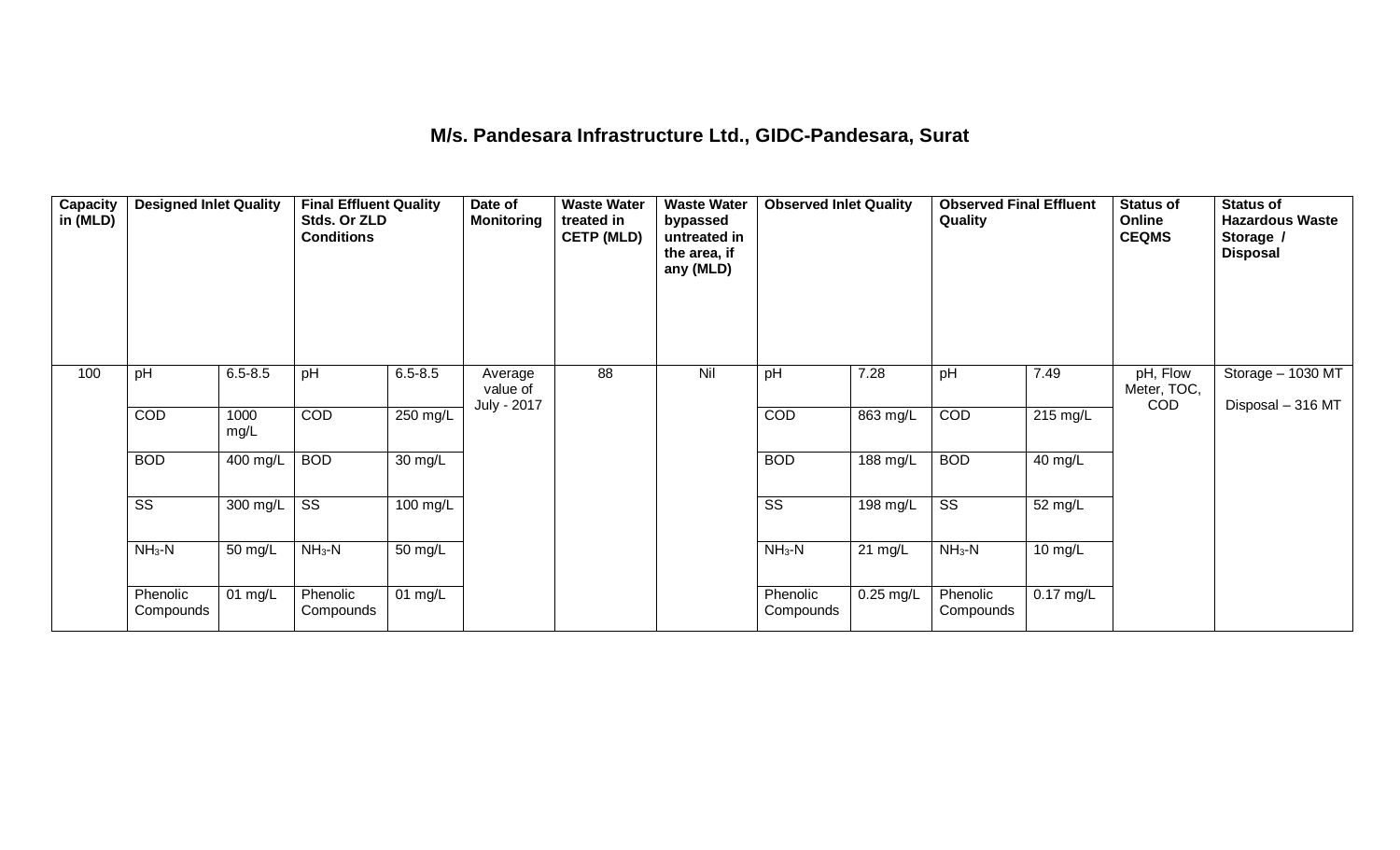#### **M/s. Palsana Enviro Protection Ltd., (PEPL), Kadodara, Surat**

| Capacity<br>in (MLD) | <b>Designed Inlet Quality</b> |              | <b>Final Effluent Quality</b><br>Stds. Or ZLD<br><b>Conditions</b> |            | Date of<br><b>Monitoring</b>       | <b>Waste Water</b><br>treated in<br><b>CETP (MLD)</b> | <b>Waste Water</b><br>bypassed<br>untreated in<br>the area, if<br>any (MLD) | <b>Observed Inlet Quality</b> |             | <b>Observed Final Effluent</b><br>Quality |             | <b>Status of</b><br>Online<br><b>CEQMS</b> | <b>Status of</b><br><b>Hazardous Waste</b><br>Storage /<br><b>Disposal</b> |
|----------------------|-------------------------------|--------------|--------------------------------------------------------------------|------------|------------------------------------|-------------------------------------------------------|-----------------------------------------------------------------------------|-------------------------------|-------------|-------------------------------------------|-------------|--------------------------------------------|----------------------------------------------------------------------------|
| 100                  | pH                            | 6.5 to 8.5   | pH                                                                 | 6.5 to 8.5 | Average<br>value of<br>July - 2017 | 95                                                    | Nil                                                                         | pH                            | 7.19        | pH                                        | 7.51        | pH, Flow<br>Meter, COD,<br>BOD, TSS        | Storage - 700 MT                                                           |
|                      | COD                           | 1000<br>mg/L | COD                                                                | 250 mg/L   |                                    |                                                       |                                                                             | COD                           | 813 mg/L    | COD                                       | 293 mg/L    |                                            |                                                                            |
|                      | <b>BOD</b>                    | 400 mg/L     | <b>BOD</b>                                                         | 30 mg/L    |                                    |                                                       |                                                                             | <b>BOD</b>                    | 96 mg/L     | <b>BOD</b>                                | 40 mg/L     |                                            |                                                                            |
|                      | $\overline{\text{ss}}$        | 300 mg/L     | $\overline{\text{SS}}$                                             | 100 mg/L   |                                    |                                                       |                                                                             | $\overline{\text{ss}}$        | 188 mg/L    | $\overline{\text{ss}}$                    | $130$ mg/L  |                                            |                                                                            |
|                      | $NH3-N$                       |              | $NH3-N$                                                            | 50 mg/L    |                                    |                                                       |                                                                             | $NH3-N$                       | 40 mg/L     | $NH3-N$                                   | 15 mg/L     |                                            |                                                                            |
|                      | Phenolic<br>Compounds         |              | Phenolic<br>Compounds                                              | 1 $mg/L$   |                                    |                                                       |                                                                             | Phenolic<br>Compounds         | $0.69$ mg/L | Phenolic<br>Compounds                     | $0.52$ mg/L |                                            |                                                                            |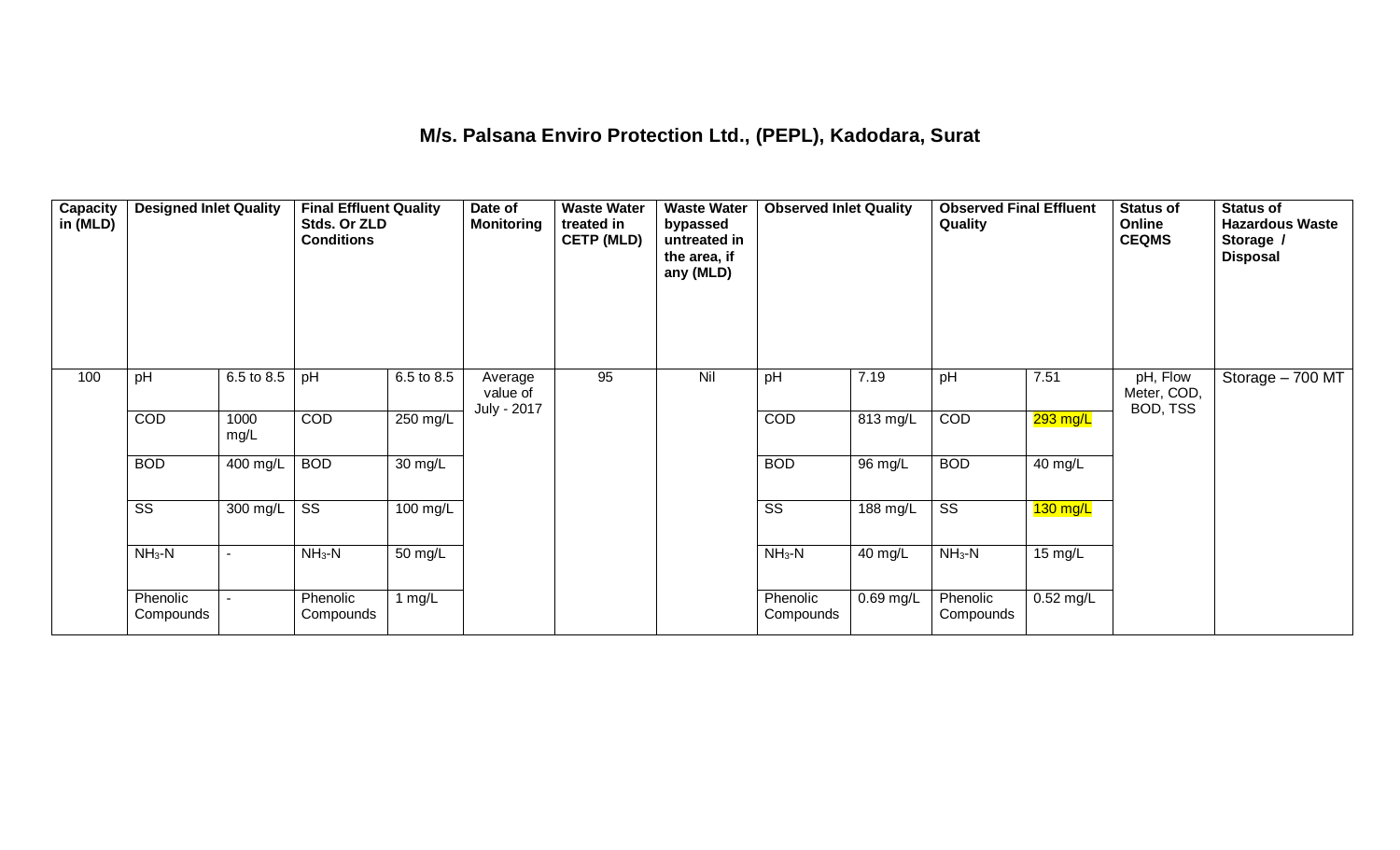### **M/s. New Palsana Industrial Co. Op. Society Ltd., Palsana, Surat**

| Capacity<br>in (MLD) | <b>Designed Inlet Quality</b> |              | <b>Final Effluent Quality</b><br>Stds. Or ZLD<br><b>Conditions</b> |             | Date of<br><b>Monitoring</b>       | <b>Waste Water</b><br>treated in<br><b>CETP (MLD)</b> | <b>Waste Water</b><br>bypassed<br>untreated in<br>the area, if<br>any (MLD) | <b>Observed Inlet Quality</b> |                      | <b>Observed Final Effluent</b><br>Quality |                   | <b>Status of</b><br>Online<br><b>CEQMS</b> | <b>Status of</b><br><b>Hazardous Waste</b><br>Storage /<br><b>Disposal</b> |
|----------------------|-------------------------------|--------------|--------------------------------------------------------------------|-------------|------------------------------------|-------------------------------------------------------|-----------------------------------------------------------------------------|-------------------------------|----------------------|-------------------------------------------|-------------------|--------------------------------------------|----------------------------------------------------------------------------|
| 45                   | pH                            | $6.5 - 8.5$  | pH                                                                 | $6.5 - 8.5$ | Average<br>value of<br>July - 2017 | $\overline{22}$                                       | Nil                                                                         | pH                            | 7.57                 | pH                                        | 7.08              | pH, Flow<br>meter, COD,<br>BOD, TSS        | Storage - 150 MT                                                           |
|                      | COD                           | 1000<br>mg/L | COD                                                                | 100 mg/L    |                                    |                                                       |                                                                             | COD                           | 1382 mg/L            | COD                                       | $178$ mg/L        |                                            |                                                                            |
|                      | <b>BOD</b>                    | 400 mg/L     | <b>BOD</b>                                                         | 30 mg/L     |                                    |                                                       |                                                                             | <b>BOD</b>                    | 300 mg/L             | <b>BOD</b>                                | 23 mg/L           |                                            |                                                                            |
|                      | $\overline{\text{ss}}$        | 300 mg/L     | $\overline{\text{SS}}$                                             | $<$ 60 mg/L |                                    |                                                       |                                                                             | $\overline{\text{ss}}$        | 190 mg/L             | $\overline{\text{ss}}$                    | 42 mg/L           |                                            |                                                                            |
|                      | $NH3-N$                       | 50 mg/L      | $NH3-N$                                                            | 50 mg/L     |                                    |                                                       |                                                                             | $NH3-N$                       | $\overline{42}$ mg/L | $NH3-N$                                   | $10 \text{ mg/L}$ |                                            |                                                                            |
|                      | Phenolic<br>Compounds         | 1 $mg/L$     | Phenolic<br>Compounds                                              | 1 mg/L      |                                    |                                                       |                                                                             | Phenolic<br>Compounds         | $0.98$ mg/L          | Phenolic<br>Compounds                     | $0.72$ mg/L       |                                            |                                                                            |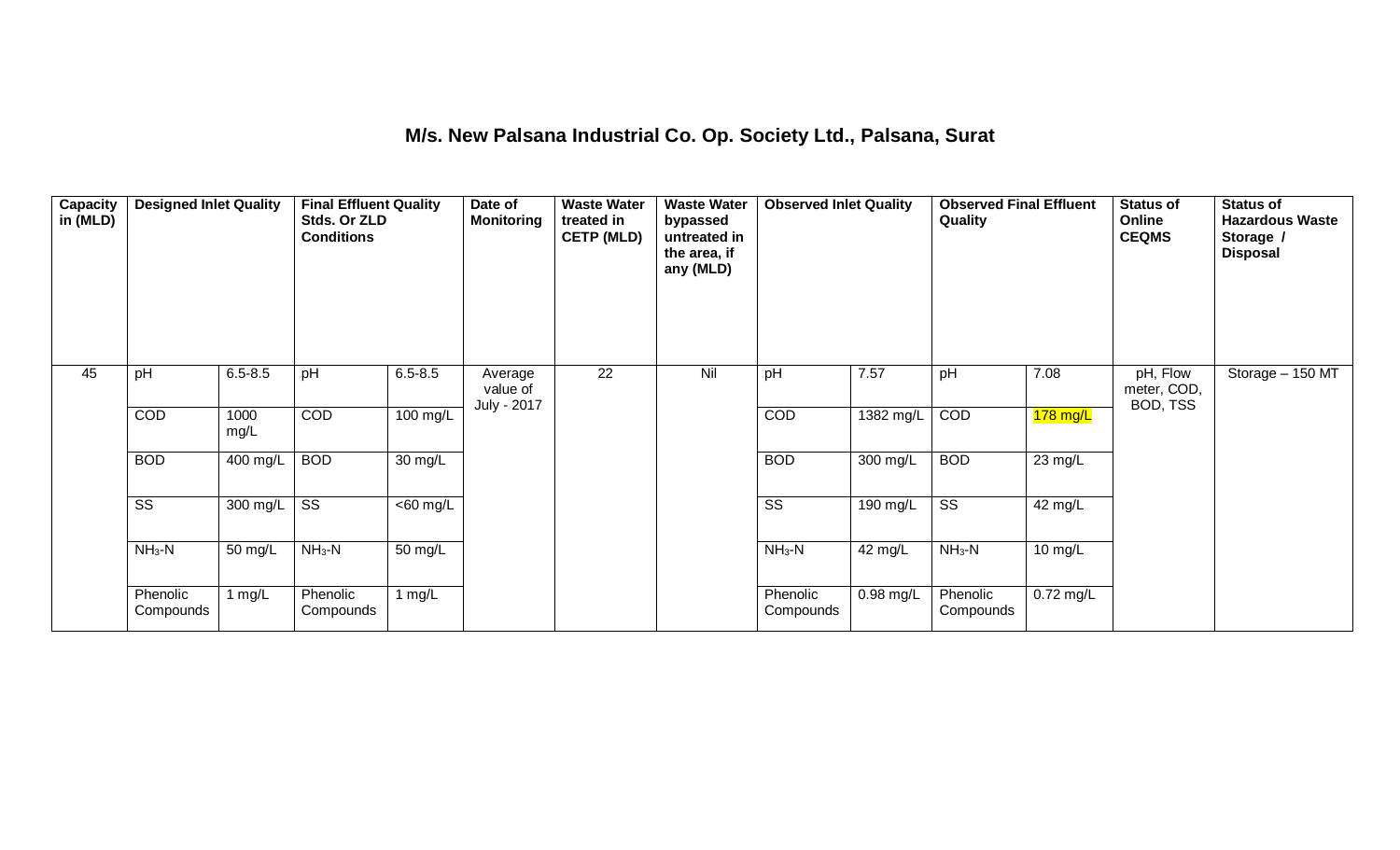#### **M/s. Gujarat Eco Textile Park Pvt Ltd, Palsana, Surat**

| Capacity<br>in (MLD) | <b>Designed Inlet Quality</b> |                  | <b>Final Effluent Quality</b><br>Stds. Or ZLD<br><b>Conditions</b> |                    | Date of<br><b>Monitoring</b>       | <b>Waste Water</b><br>treated in<br><b>CETP (MLD)</b> | <b>Waste Water</b><br>bypassed<br>untreated in<br>the area, if<br>any (MLD) | <b>Observed Inlet Quality</b> |             | <b>Observed Final Effluent</b><br>Quality |                   | <b>Status of</b><br>Online<br><b>CEQMS</b> | <b>Status of</b><br><b>Hazardous Waste</b><br>Storage /<br><b>Disposal</b> |
|----------------------|-------------------------------|------------------|--------------------------------------------------------------------|--------------------|------------------------------------|-------------------------------------------------------|-----------------------------------------------------------------------------|-------------------------------|-------------|-------------------------------------------|-------------------|--------------------------------------------|----------------------------------------------------------------------------|
| 60                   | pH                            | Not<br>Furnished | pH                                                                 | 6.5 to 8.5         | Average<br>value of<br>July - 2017 | $\overline{35}$                                       | Nil                                                                         | pH                            | 7.18        | pH                                        | 7.31              | pH, Flow<br>Meter, COD<br>Meter            | Storage - 70 MT                                                            |
|                      | COD                           |                  | COD                                                                | $100 \text{ mg/L}$ |                                    |                                                       |                                                                             | COD                           | 1052 mg/L   | COD                                       | $136$ mg/L        | including<br><b>TOC</b>                    |                                                                            |
|                      | <b>BOD</b>                    |                  | <b>BOD</b>                                                         | 30 mg/L            |                                    |                                                       |                                                                             | <b>BOD</b>                    | 240 mg/L    | <b>BOD</b>                                | $26 \text{ mg/L}$ |                                            |                                                                            |
|                      | $\overline{\text{ss}}$        |                  | SS                                                                 | $<$ 60 mg/L        |                                    |                                                       |                                                                             | $\overline{\text{ss}}$        | 128 mg/L    | $\overline{\text{ss}}$                    | 64 mg/L           |                                            |                                                                            |
|                      | $NH3-N$                       |                  | $NH3-N$                                                            | 50 mg/L            |                                    |                                                       |                                                                             | $NH3-N$                       | 36 mg/L     | $NH3-N$                                   | 11 $mg/L$         |                                            |                                                                            |
|                      | Phenolic<br>Compounds         |                  | Phenolic<br>Compounds                                              | 1 $mg/L$           |                                    |                                                       |                                                                             | Phenolic<br>Compounds         | $0.88$ mg/L | Phenolic<br>Compounds                     | $0.23$ mg/L       |                                            |                                                                            |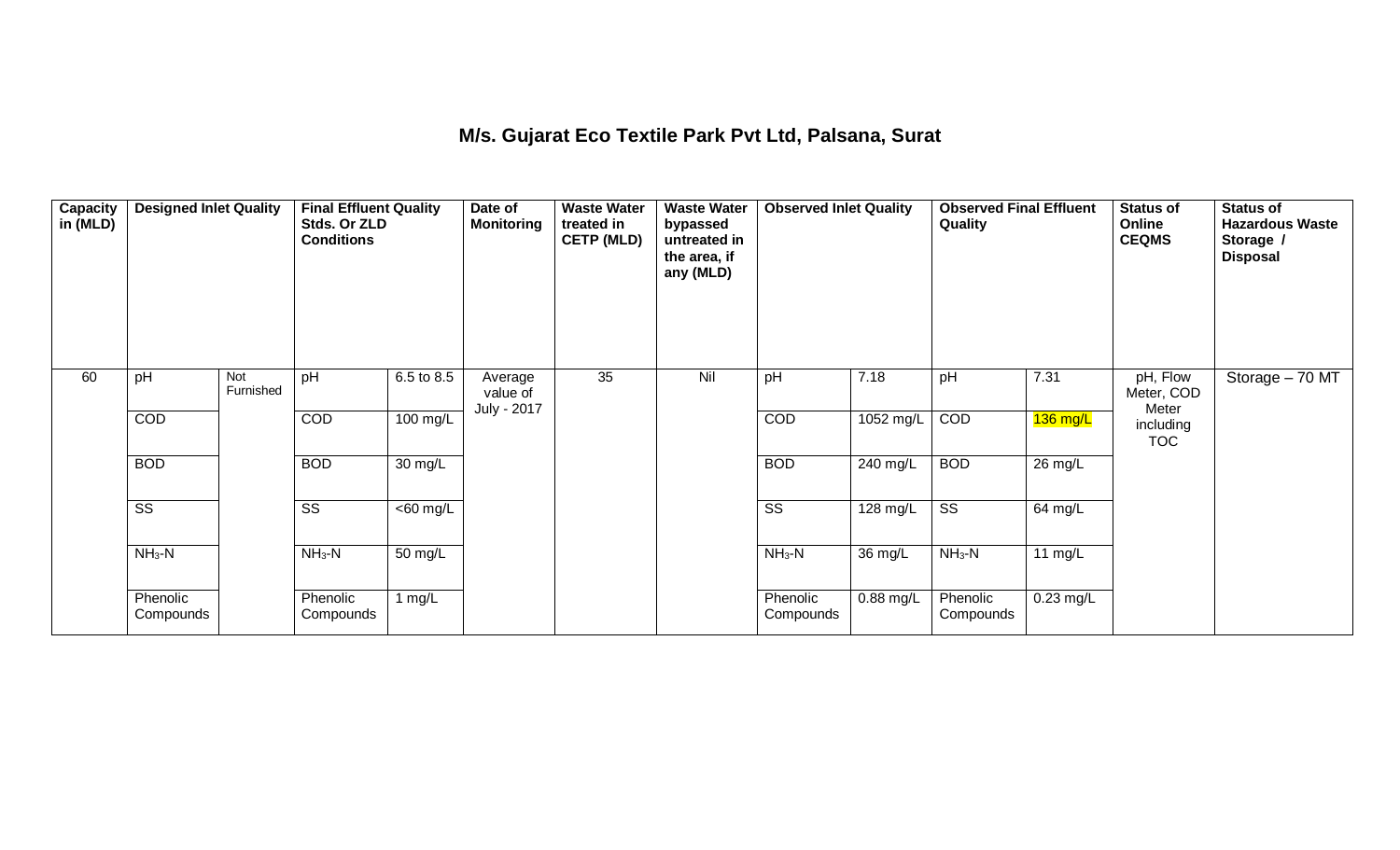#### **M/s. Fairdeal Textile Parks Pvt. Ltd, Kosamaba, Surat**

| Capacity<br>in (MLD) | <b>Designed Inlet Quality</b> |                  | <b>Final Effluent Quality</b><br>Stds. Or ZLD<br><b>Conditions</b> |                      | Date of<br><b>Monitoring</b>   | <b>Waste Water</b><br>treated in<br><b>CETP (MLD)</b> | <b>Waste Water</b><br>bypassed<br>untreated in<br>the area, if<br>any (MLD) | <b>Observed Inlet Quality</b> |                          | <b>Observed Final Effluent</b><br>Quality | <b>Status of</b><br>Online<br><b>CEQMS</b> | <b>Status of</b><br><b>Hazardous Waste</b><br>Storage /<br><b>Disposal</b> |
|----------------------|-------------------------------|------------------|--------------------------------------------------------------------|----------------------|--------------------------------|-------------------------------------------------------|-----------------------------------------------------------------------------|-------------------------------|--------------------------|-------------------------------------------|--------------------------------------------|----------------------------------------------------------------------------|
| 2.25                 | pH                            | Not<br>Furnished | pH                                                                 | 6.5 to 8.5           | No<br>sampling in<br>the month | 1.00                                                  | Nil                                                                         | pH                            |                          | pH                                        | pH, Flow<br>Meter                          |                                                                            |
|                      | COD                           |                  | COD                                                                | 100 mg/L             | of July -<br>2017              |                                                       |                                                                             | COD                           | $\blacksquare$           | COD                                       |                                            |                                                                            |
|                      | <b>BOD</b>                    |                  | <b>BOD</b>                                                         | 30 mg/L              |                                |                                                       |                                                                             | <b>BOD</b>                    |                          | <b>BOD</b>                                |                                            |                                                                            |
|                      | $\overline{\text{ss}}$        |                  | $\overline{\text{ss}}$                                             | $<$ 60 mg/L          |                                |                                                       |                                                                             | $\overline{\text{ss}}$        |                          | $\overline{\text{ss}}$                    |                                            |                                                                            |
|                      | $NH3-N$                       |                  | $NH3-N$                                                            | $\overline{50}$ mg/L |                                |                                                       |                                                                             | $NH3-N$                       | $\overline{\phantom{0}}$ | $NH3-N$                                   |                                            |                                                                            |
|                      | Phenolic<br>Compounds         |                  | Phenolic<br>Compounds                                              | 1 $mg/L$             |                                |                                                       |                                                                             | Phenolic<br>Compounds         |                          | Phenolic<br>Compounds                     |                                            |                                                                            |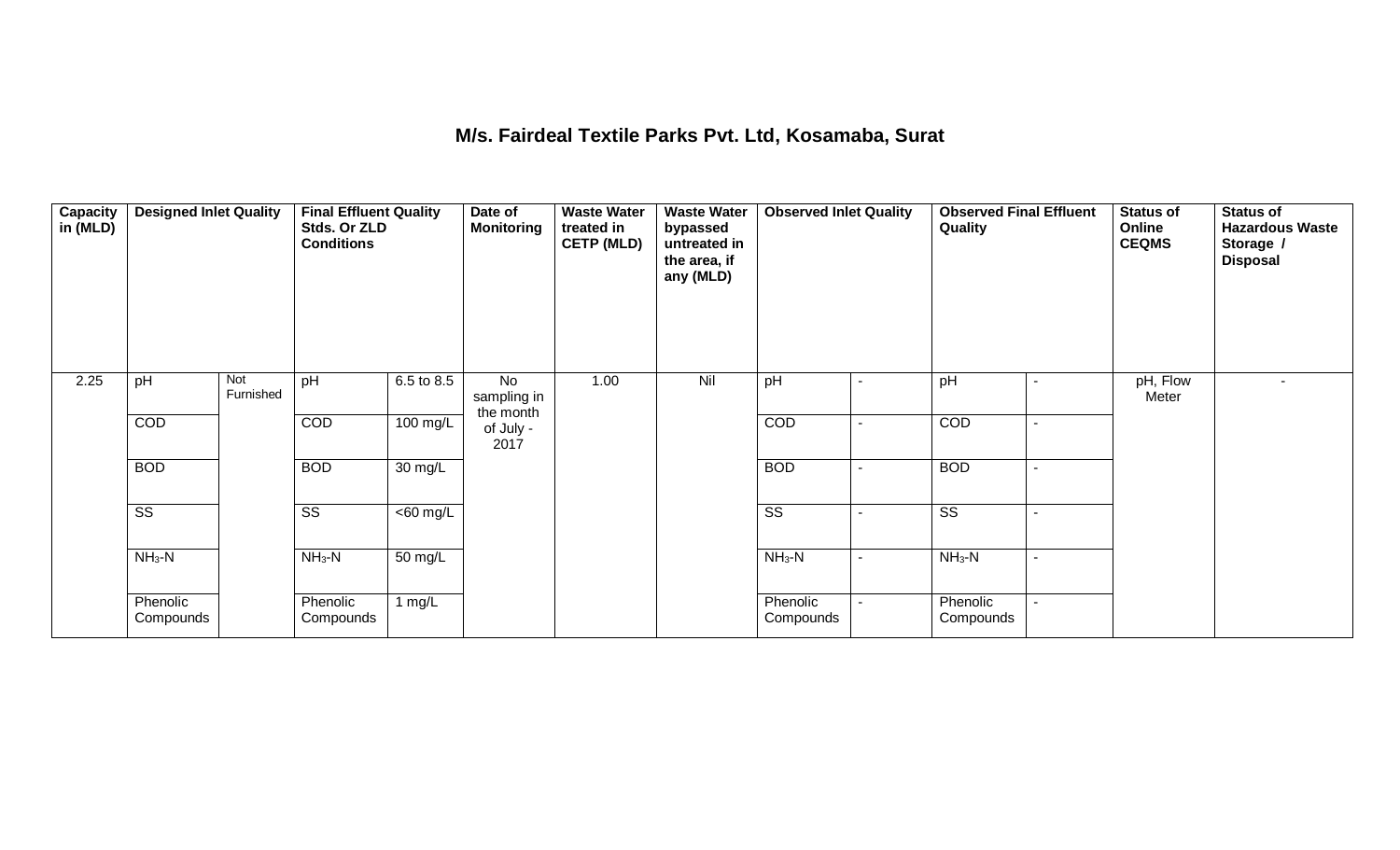## **M/s. Panoli Enviro Technology Ltd., GIDC-Panoli, Bharuch**

| Capacity<br>in (MLD) | <b>Designed Inlet Quality</b> |                  | <b>Final Effluent Quality</b><br>Stds. Or ZLD<br><b>Conditions</b> |                    | Date of<br><b>Monitoring</b>       | <b>Waste Water</b><br>treated in<br><b>CETP (MLD)</b> | <b>Waste Water</b><br>bypassed<br>untreated in<br>the area, if<br>any (MLD) | <b>Observed Inlet Quality</b> |           | <b>Observed Final Effluent</b><br>Quality |                   | <b>Status of</b><br>Online<br><b>CEQMS</b> | <b>Status of</b><br><b>Hazardous Waste</b><br>Storage /<br><b>Disposal</b> |
|----------------------|-------------------------------|------------------|--------------------------------------------------------------------|--------------------|------------------------------------|-------------------------------------------------------|-----------------------------------------------------------------------------|-------------------------------|-----------|-------------------------------------------|-------------------|--------------------------------------------|----------------------------------------------------------------------------|
| 1.00                 | pH                            | Not<br>Furnished | pH                                                                 | $5.5 - 8.5$        | Average<br>value of<br>July - 2017 | 0.35                                                  | Nil                                                                         | pH                            | 7.24      | pH                                        | 7.58              | pH, Flow<br>Meter, TOC                     | Storage - Nil                                                              |
|                      | COD                           |                  | COD                                                                | $100 \text{ mg/L}$ |                                    |                                                       |                                                                             | COD                           | 1083 mg/L | COD                                       | 291 mg/L          |                                            |                                                                            |
|                      | <b>BOD</b>                    |                  | <b>BOD</b>                                                         | 30 mg/L            |                                    |                                                       |                                                                             | <b>BOD</b>                    | 160 mg/L  | <b>BOD</b>                                | $27 \text{ mg/L}$ |                                            |                                                                            |
|                      | $\overline{\text{ss}}$        |                  | $\overline{\text{SS}}$                                             | 100 mg/L           |                                    |                                                       |                                                                             | $\overline{\text{ss}}$        | 268 mg/L  | $\overline{\text{SS}}$                    | 12 mg/L           |                                            |                                                                            |
|                      | $NH3-N$                       |                  | $NH_3-N$                                                           | 50 mg/L            |                                    |                                                       |                                                                             | $NH3-N$                       | 52 mg/L   | $NH_3-N$                                  | 10 mg/L           |                                            |                                                                            |
|                      | Phenolic<br>Compounds         |                  | Phenolic<br>Compounds                                              | 1 $mg/L$           |                                    |                                                       |                                                                             | Phenolic<br>Compounds         | 1.52 mg/L | Phenolic<br>Compounds                     | $0.59$ mg/L       |                                            |                                                                            |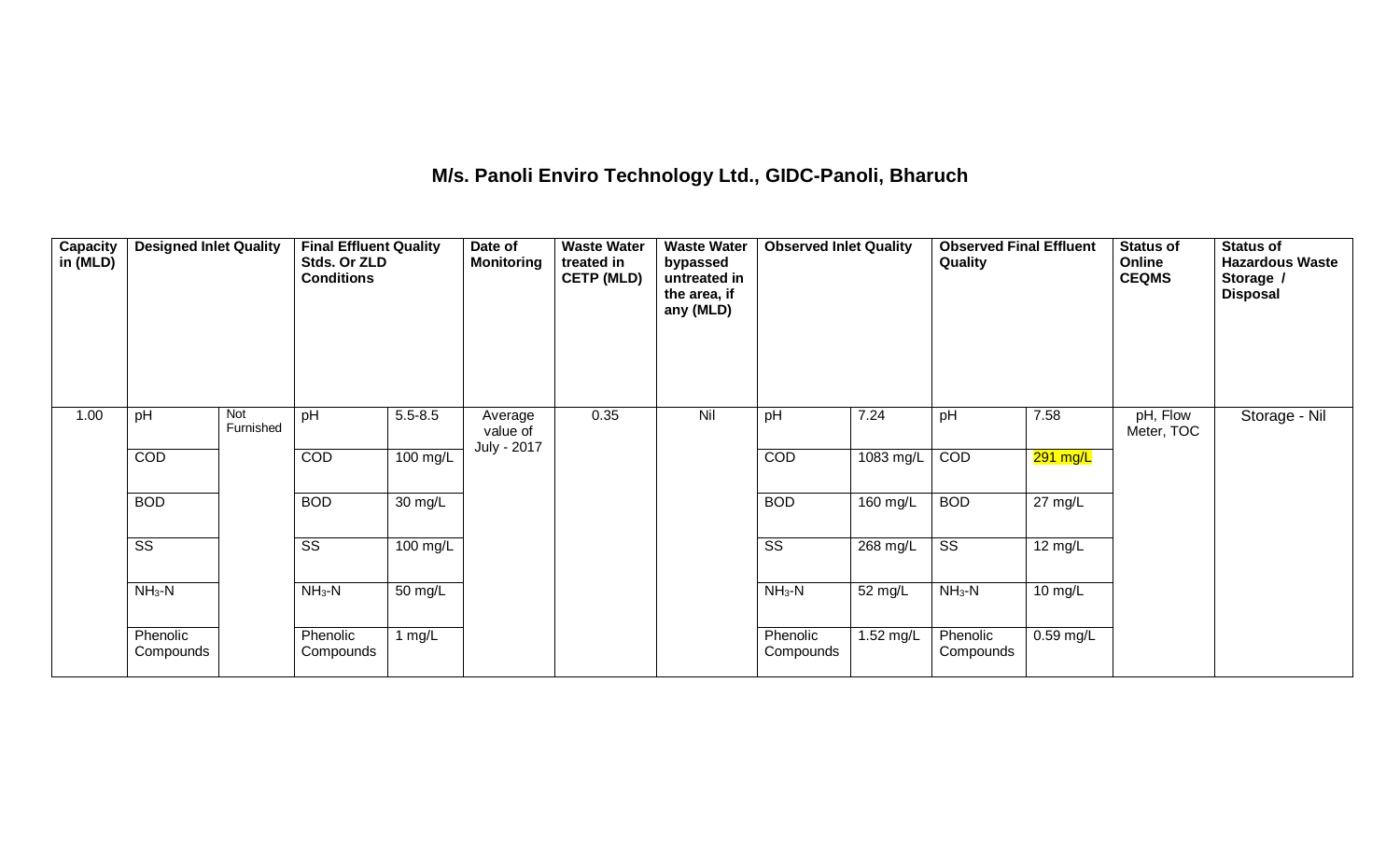#### **M/s. Enviro Technology Ltd., GIDC-Ankleshwar, Bharuch**

| Capacity<br>in (MLD) | <b>Designed Inlet Quality</b>                   |                  | <b>Final Effluent Quality</b><br>Stds. Or ZLD<br><b>Conditions</b> |                   | Date of<br><b>Monitoring</b> | <b>Waste Water</b><br>treated in<br><b>CETP (MLD)</b> | <b>Waste Water</b><br>bypassed<br>untreated in<br>the area, if<br>any (MLD) | <b>Observed Inlet Quality</b>                   |                         | <b>Observed Final Effluent</b><br>Quality       |           | <b>Status of</b><br>Online<br><b>CEQMS</b> | <b>Status of</b><br><b>Hazardous Waste</b><br>Storage /<br><b>Disposal</b> |
|----------------------|-------------------------------------------------|------------------|--------------------------------------------------------------------|-------------------|------------------------------|-------------------------------------------------------|-----------------------------------------------------------------------------|-------------------------------------------------|-------------------------|-------------------------------------------------|-----------|--------------------------------------------|----------------------------------------------------------------------------|
| 1.80                 | pH                                              | Not<br>Furnished | pH                                                                 | $5.5 - 8.5$       | Average<br>value of          | 1.10                                                  | Nil                                                                         | pH                                              | 1.58                    | pH                                              | 7.10      | pH, Flow,<br>COD, BOD,                     | Storage - Nil                                                              |
|                      | COD                                             |                  | COD                                                                | 100 mg/L          | July - 2017                  |                                                       |                                                                             | COD                                             | $\overline{34}$ 16 mg/L | COD                                             | 962 mg/L  | TSS, TOC                                   |                                                                            |
|                      | BOD <sub>(3</sub><br>days at<br>$27^{\circ}C$ ) |                  | BOD <sub>(3</sub><br>days at<br>$27^{\circ}C$ )                    | 30 mg/L           |                              |                                                       |                                                                             | BOD <sub>(3</sub><br>days at<br>$27^{\circ}C$ ) | 809 mg/L                | BOD <sub>(3</sub><br>days at<br>$27^{\circ}C$ ) | 15 mg/L   |                                            |                                                                            |
|                      | $\overline{\text{ss}}$                          |                  | $\overline{\text{ss}}$                                             | 100 mg/L          |                              |                                                       |                                                                             | $\overline{\text{ss}}$                          | $186$ mg/L              | $\overline{\text{ss}}$                          | 48 mg/L   |                                            |                                                                            |
|                      | $NH3-N$                                         |                  | $NH3-N$                                                            | $50 \text{ mg/L}$ |                              |                                                       |                                                                             | $NH3-N$                                         | 41 $mg/L$               | $NH3-N$                                         | 49 mg/L   |                                            |                                                                            |
|                      | Phenolic<br>Compounds                           |                  | Phenolic<br>Compounds                                              | 1 $mg/L$          |                              |                                                       |                                                                             | Phenolic<br>Compounds                           | 7.21 mg/L               | Phenolic<br>Compounds                           | 0.72 mg/L |                                            |                                                                            |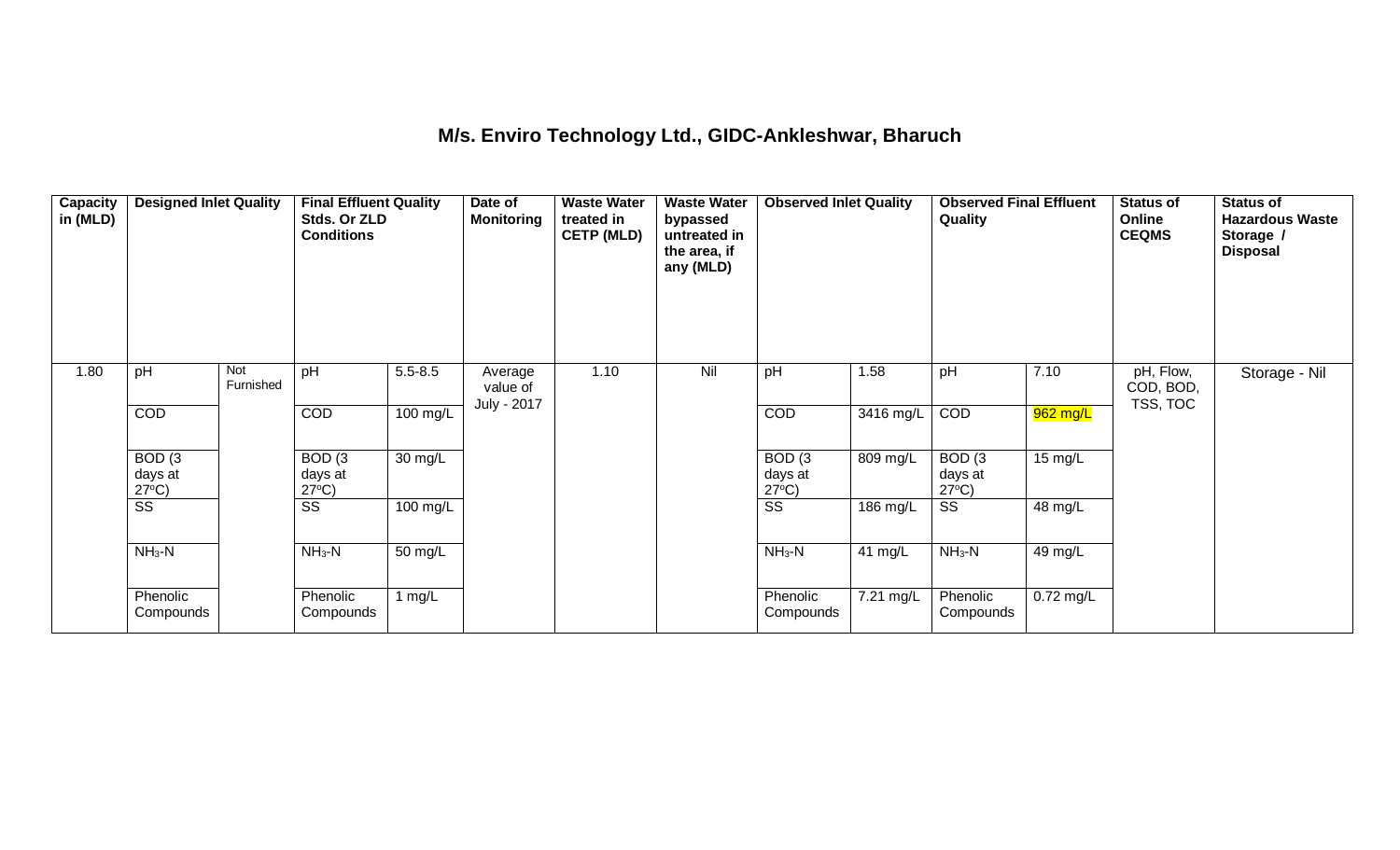### **M/s. Narmada Clean Tech Ltd., (Bharuch Eco-Aqua Infrastructure Ltd.,)(BEAIL), Ankleshwar**

| Capacity<br>in (MLD) | <b>Designed Inlet Quality</b> |                  | <b>Final Effluent Quality</b><br>Stds. Or ZLD<br><b>Conditions</b> |                      | Date of<br><b>Monitoring</b>       | <b>Waste Water</b><br>treated in<br><b>CETP (MLD)</b> | <b>Waste Water</b><br>bypassed<br>untreated in<br>the area, if<br>any (MLD) | <b>Observed Inlet Quality</b> |             | <b>Observed Final Effluent</b><br>Quality |            | <b>Status of</b><br>Online<br><b>CEQMS</b> | <b>Status of</b><br><b>Hazardous Waste</b><br>Storage /<br><b>Disposal</b> |
|----------------------|-------------------------------|------------------|--------------------------------------------------------------------|----------------------|------------------------------------|-------------------------------------------------------|-----------------------------------------------------------------------------|-------------------------------|-------------|-------------------------------------------|------------|--------------------------------------------|----------------------------------------------------------------------------|
| 40                   | pH                            | Not<br>Furnished | pH                                                                 | $6-9$                | Average<br>value of<br>July - 2017 | 40                                                    | Nil                                                                         | pH                            | 7.30        | pH                                        | 7.00       | pH, Flow<br>Meter, TOC,<br><b>TSS</b>      | Storage $-50$ MT                                                           |
|                      | COD                           |                  | COD                                                                | 500 mg/L             |                                    |                                                       |                                                                             | COD                           | $1149$ mg/L | COD                                       | 691 mg/L   |                                            |                                                                            |
|                      | <b>BOD</b>                    |                  | <b>BOD</b>                                                         | $100 \text{ mg/L}$   |                                    |                                                       |                                                                             | <b>BOD</b>                    | 76 mg/L     | <b>BOD</b>                                | 25 mg/L    |                                            |                                                                            |
|                      | $\overline{\text{ss}}$        |                  | $\overline{\text{SS}}$                                             | $100 \text{ mg/L}$   |                                    |                                                       |                                                                             | $\overline{\text{ss}}$        | 80 mg/L     | $\overline{\text{ss}}$                    | 34 mg/L    |                                            |                                                                            |
|                      | $NH3-N$                       |                  | $NH3-N$                                                            | $\overline{50}$ mg/L |                                    |                                                       |                                                                             | $NH3-N$                       | $201$ mg/L  | $NH3-N$                                   | $199$ mg/L |                                            |                                                                            |
|                      | Phenolic<br>Compounds         |                  | Phenolic<br>Compounds                                              | 5 mg/L               |                                    |                                                       |                                                                             | Phenolic<br>Compounds         | 3.43 mg/L   | Phenolic<br>Compounds                     | 1.47 mg/L  |                                            |                                                                            |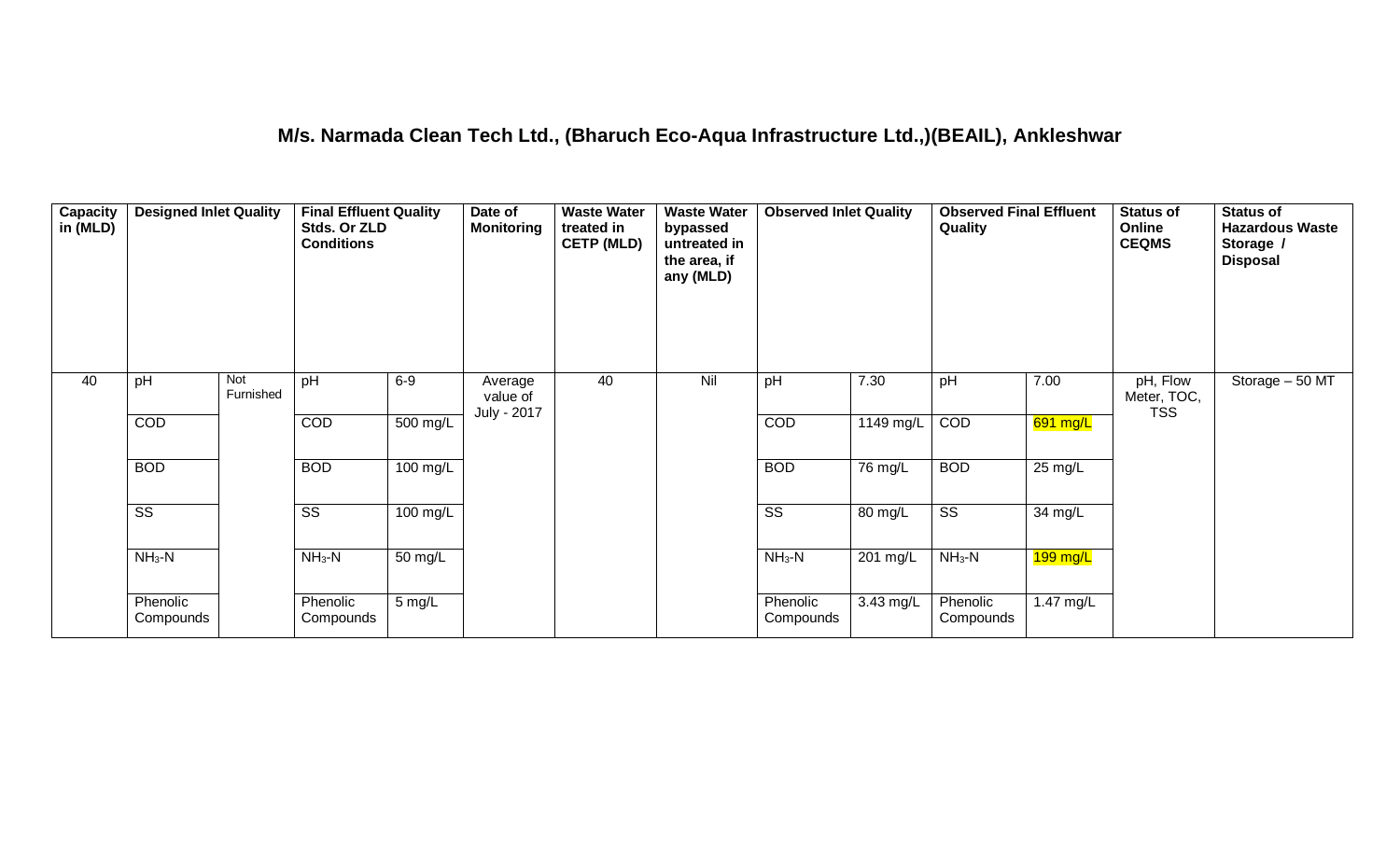## **M/s. Nandesari Industrial Association (CETP), GIDC-Nandesari, Vadodara**

| Capacity<br>in (MLD) | <b>Designed Inlet Quality</b> |                  | <b>Final Effluent Quality</b><br>Stds. Or ZLD<br><b>Conditions</b> |                    | Date of<br><b>Monitoring</b>       | <b>Waste Water</b><br>treated in<br><b>CETP (MLD)</b> | <b>Waste Water</b><br>bypassed<br>untreated in<br>the area, if<br>any (MLD) | <b>Observed Inlet Quality</b> |                       | <b>Observed Final Effluent</b><br>Quality |             | <b>Status of</b><br>Online<br><b>CEQMS</b>          | <b>Status of</b><br><b>Hazardous Waste</b><br>Storage /<br><b>Disposal</b> |
|----------------------|-------------------------------|------------------|--------------------------------------------------------------------|--------------------|------------------------------------|-------------------------------------------------------|-----------------------------------------------------------------------------|-------------------------------|-----------------------|-------------------------------------------|-------------|-----------------------------------------------------|----------------------------------------------------------------------------|
| 6.80                 | pH                            | 5 to 9           | pH                                                                 | 6.5 to 8.5         | Average<br>value of<br>July - 2017 | 4.80                                                  | Nil                                                                         | pH                            | 7.36                  | pH                                        | 7.09        | pH, COD,<br>BOD, TSS,<br>NH <sub>3</sub> -N, Color, |                                                                            |
|                      | COD                           | 2000<br>mg/L     | COD                                                                | 250 mg/L           |                                    |                                                       |                                                                             | COD                           | $\overline{671}$ mg/L | COD                                       | 187 mg/L    | TOC,<br>Temperature                                 |                                                                            |
|                      | <b>BOD</b>                    | 500 mg/L         | <b>BOD</b>                                                         | 100 mg/L           |                                    |                                                       |                                                                             | <b>BOD</b>                    | $161$ mg/L            | <b>BOD</b>                                | 34 mg/L     |                                                     |                                                                            |
|                      | $\overline{\text{SS}}$        | 600 mg/L         | $\overline{\text{ss}}$                                             | $100 \text{ mg/L}$ |                                    |                                                       |                                                                             | $\overline{\text{ss}}$        | 559 mg/L              | $\overline{\text{SS}}$                    | 96 mg/L     |                                                     |                                                                            |
|                      | $NH3-N$                       | 50 mg/L          | $NH3-N$                                                            | $50 \text{ mg/L}$  |                                    |                                                       |                                                                             | $NH3-N$                       | 19 mg/L               | $NH3-N$                                   | 1 $mg/L$    |                                                     |                                                                            |
|                      | Phenolic<br>Compounds         | $5 \text{ mg/L}$ | Phenolic<br>Compounds                                              | 1 $mg/L$           |                                    |                                                       |                                                                             | Phenolic<br>Compounds         | 1.95 mg/L             | Phenolic<br>Compounds                     | $0.33$ mg/L |                                                     |                                                                            |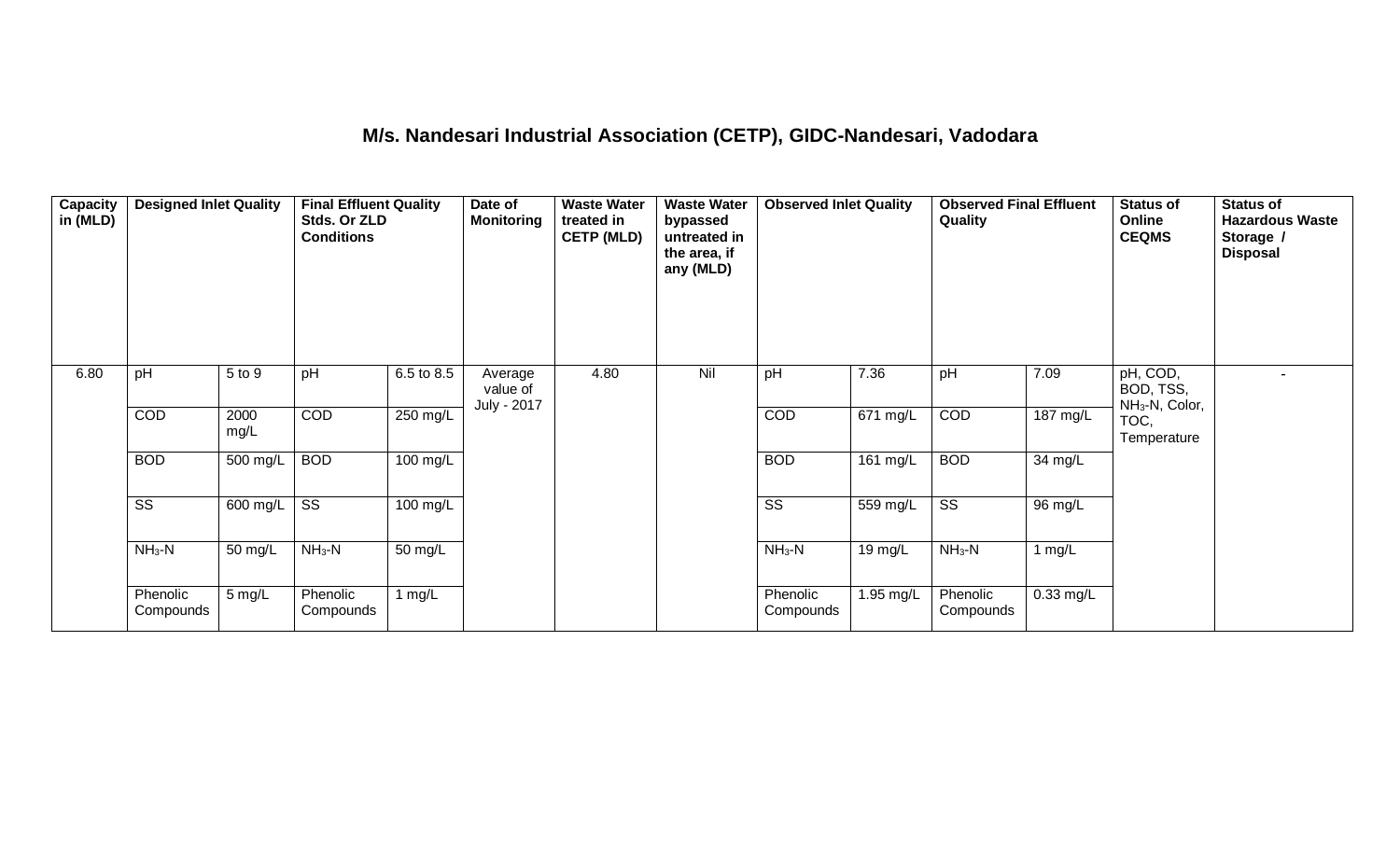### **M/s. Enviro Infrastructure Co. Ltd., Umraya(Padra), Vadodara**

| Capacity<br>in (MLD) | <b>Designed Inlet Quality</b> |              | <b>Final Effluent Quality</b><br>Stds. Or ZLD<br><b>Conditions</b> |            | Date of<br><b>Monitoring</b>       | <b>Waste Water</b><br>treated in<br><b>CETP (MLD)</b> | <b>Waste Water</b><br>bypassed<br>untreated in<br>the area, if<br>any (MLD) | <b>Observed Inlet Quality</b> |             | <b>Observed Final Effluent</b><br>Quality |             | Status of<br>Online<br><b>CEQMS</b>    | <b>Status of</b><br><b>Hazardous Waste</b><br>Storage /<br><b>Disposal</b> |
|----------------------|-------------------------------|--------------|--------------------------------------------------------------------|------------|------------------------------------|-------------------------------------------------------|-----------------------------------------------------------------------------|-------------------------------|-------------|-------------------------------------------|-------------|----------------------------------------|----------------------------------------------------------------------------|
| 4.50                 | pH                            | 5 to 9       | pH                                                                 | 6.5 to 8.5 | Average<br>value of<br>July - 2017 | 1.50                                                  | Nil                                                                         | pH                            | 7.98        | pH                                        | 8.04        | pH, Flow<br>Meter, TOC,<br>TSS, Color, |                                                                            |
|                      | COD                           | 2000<br>mg/L | COD                                                                | 250 mg/L   |                                    |                                                       |                                                                             | COD                           | 453 mg/L    | COD                                       | 242 mg/L    | $NH3-N$                                |                                                                            |
|                      | <b>BOD</b>                    | 500 mg/L     | <b>BOD</b>                                                         | 100 mg/L   |                                    |                                                       |                                                                             | <b>BOD</b>                    | 121 mg/L    | <b>BOD</b>                                | 32 mg/L     |                                        |                                                                            |
|                      | $\overline{\text{ss}}$        | 600 mg/L     | $\overline{\text{ss}}$                                             | 100 mg/L   |                                    |                                                       |                                                                             | $\overline{\text{ss}}$        | $236$ mg/L  | $\overline{\text{ss}}$                    | 60 mg/L     |                                        |                                                                            |
|                      | $NH3-N$                       | 50 mg/L      | $NH3-N$                                                            | 50 mg/L    |                                    |                                                       |                                                                             | $NH3-N$                       | 8 mg/L      | $NH3-N$                                   | 10 mg/L     |                                        |                                                                            |
|                      | Phenolic<br>Compounds         | 5 mg/L       | Phenolic<br>Compounds                                              | 1 $mg/L$   |                                    |                                                       |                                                                             | Phenolic<br>Compounds         | $0.48$ mg/L | Phenolic<br>Compounds                     | $0.48$ mg/L |                                        |                                                                            |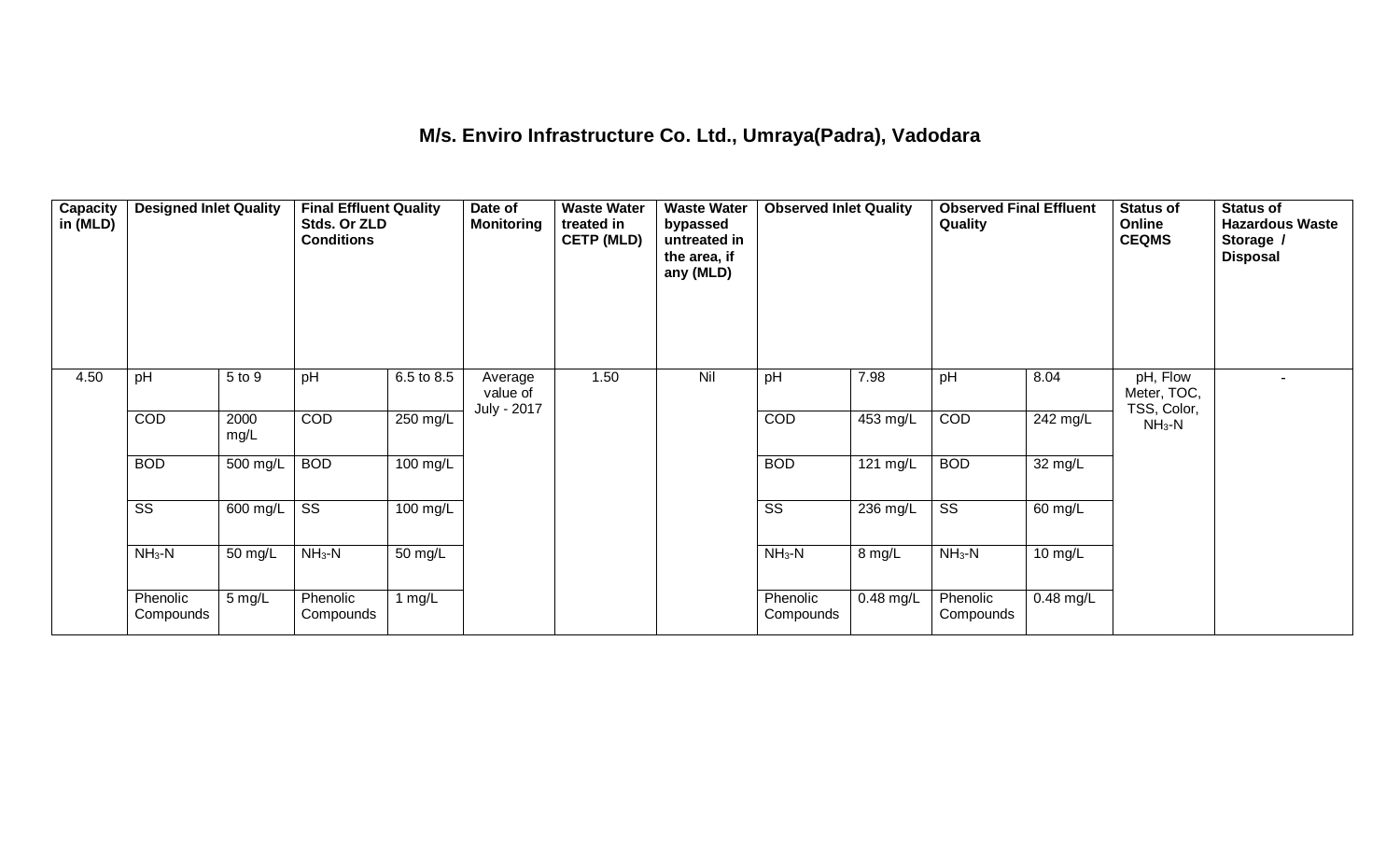#### **M/s. Naroda Enviro Project Ltd., Naroda, Ahmedabad**

| <b>Capacity</b><br>in (MLD) | <b>Designed Inlet Quality</b> |              | <b>Final Effluent Quality</b><br>Stds. Or ZLD<br><b>Conditions</b> |             | Date of<br><b>Monitoring</b>       | <b>Waste Water</b><br>treated in<br><b>CETP (MLD)</b> | <b>Waste Water</b><br>bypassed<br>untreated in<br>the area, if<br>any (MLD) | <b>Observed Inlet Quality</b> |        | <b>Observed Final Effluent</b><br>Quality |                    | Status of<br>Online<br><b>CEQMS</b> | <b>Status of</b><br><b>Hazardous Waste</b><br>Storage /<br><b>Disposal</b> |
|-----------------------------|-------------------------------|--------------|--------------------------------------------------------------------|-------------|------------------------------------|-------------------------------------------------------|-----------------------------------------------------------------------------|-------------------------------|--------|-------------------------------------------|--------------------|-------------------------------------|----------------------------------------------------------------------------|
| 3.00                        | pH                            | $6.5 - 8.5$  | pH                                                                 | $6.5 - 8.5$ | Average<br>value of<br>July - 2017 | 3.00                                                  | Nil                                                                         | pH                            |        | pH                                        | 7.87               | $\sim$                              |                                                                            |
|                             | COD                           | 3000<br>mg/L | COD                                                                | 250 mg/L    |                                    |                                                       |                                                                             | COD                           |        | COD                                       | 764 mg/L           |                                     |                                                                            |
|                             | <b>BOD</b>                    | 1200<br>mg/L | <b>BOD</b>                                                         | 30 mg/L     |                                    |                                                       |                                                                             | <b>BOD</b>                    | $\sim$ | <b>BOD</b>                                | 233 mg/L           |                                     |                                                                            |
|                             | $\overline{\text{SS}}$        | 300 mg/L     | $\overline{\text{ss}}$                                             | 100 mg/L    |                                    |                                                       |                                                                             | $\overline{\text{ss}}$        |        | $\overline{\text{ss}}$                    | $112 \text{ mg/L}$ |                                     |                                                                            |
|                             | $NH3-N$                       | 50 mg/L      | $NH3-N$                                                            | 50 mg/L     |                                    |                                                       |                                                                             | $NH3-N$                       |        | $NH3-N$                                   | 60 mg/L            |                                     |                                                                            |
|                             | Phenolic<br>Compounds         | 1 mg/ $L$    | Phenolic<br>Compounds                                              | 1 $mg/L$    |                                    |                                                       |                                                                             | Phenolic<br>Compounds         |        | Phenolic<br>Compounds                     | $1.84$ mg/L        |                                     |                                                                            |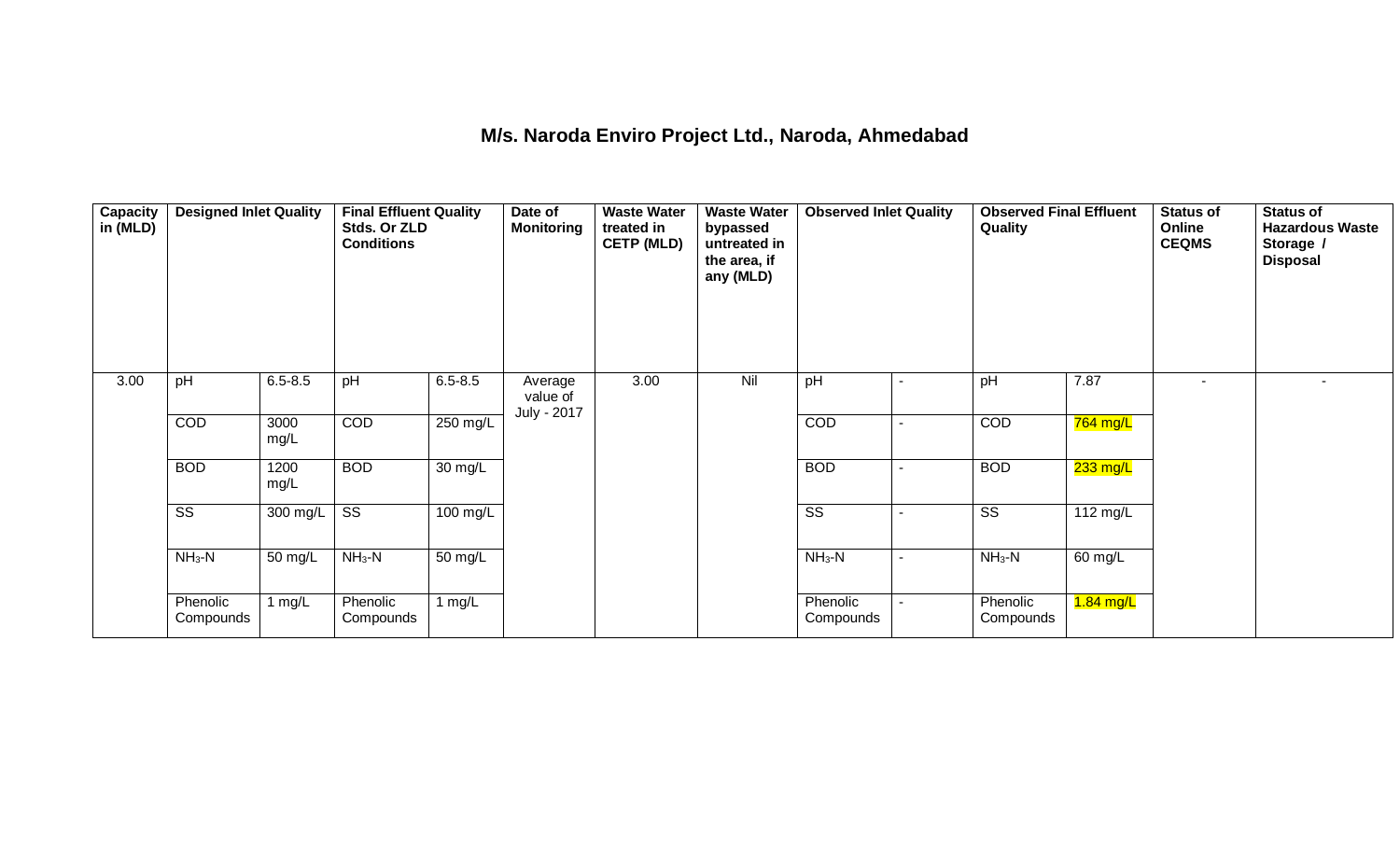### **M/s. The Green Environment Services Co. Op. Society Ltd, Vatva, Ahmedabad**

| Capacity<br>in (MLD) | <b>Designed Inlet Quality</b> |              | <b>Final Effluent Quality</b><br>Stds. Or ZLD<br><b>Conditions</b> |                   | Date of<br><b>Monitoring</b>       | <b>Waste Water</b><br>treated in<br><b>CETP (MLD)</b> | <b>Waste Water</b><br>bypassed<br>untreated in<br>the area, if<br>any (MLD) | <b>Observed Inlet Quality</b> |   | <b>Observed Final Effluent</b><br>Quality |            | <b>Status of</b><br>Online<br><b>CEQMS</b> | <b>Status of</b><br><b>Hazardous Waste</b><br>Storage /<br><b>Disposal</b> |
|----------------------|-------------------------------|--------------|--------------------------------------------------------------------|-------------------|------------------------------------|-------------------------------------------------------|-----------------------------------------------------------------------------|-------------------------------|---|-------------------------------------------|------------|--------------------------------------------|----------------------------------------------------------------------------|
| 16                   | pH                            | $6.5 - 8.5$  | pH                                                                 | $6.5 - 8.5$       | Average<br>value of<br>July - 2017 | 20                                                    | Nil                                                                         | pH                            |   | pH                                        | 7.16       | pH, Flow<br>Meter, TOC,<br>COD, BOD,       |                                                                            |
|                      | COD                           | 3000<br>mg/L | <b>COD</b>                                                         | 250 mg/L          |                                    |                                                       |                                                                             | <b>COD</b>                    |   | COD                                       | $613$ mg/L | <b>TSS</b>                                 |                                                                            |
|                      | <b>BOD</b>                    | 1200<br>mg/L | <b>BOD</b>                                                         | $30 \text{ mg/L}$ |                                    |                                                       |                                                                             | <b>BOD</b>                    | ٠ | <b>BOD</b>                                | $179$ mg/L |                                            |                                                                            |
|                      | $\overline{\text{ss}}$        | 300 mg/L     | $\overline{\text{SS}}$                                             | 100 mg/L          |                                    |                                                       |                                                                             | $\overline{\text{SS}}$        |   | $\overline{\text{ss}}$                    | $146$ mg/L |                                            |                                                                            |
|                      | $NH3-N$                       | 50 mg/L      | $NH3-N$                                                            | 50 mg/L           |                                    |                                                       |                                                                             | $NH_3-N$                      |   | $NH_3-N$                                  | 64 mg/L    |                                            |                                                                            |
|                      | Phenolic<br>Compounds         | 1 mg/ $L$    | Phenolic<br>Compounds                                              | 1 $mg/L$          |                                    |                                                       |                                                                             | Phenolic<br>Compounds         |   | Phenolic<br>Compounds                     | <b>BDL</b> |                                            |                                                                            |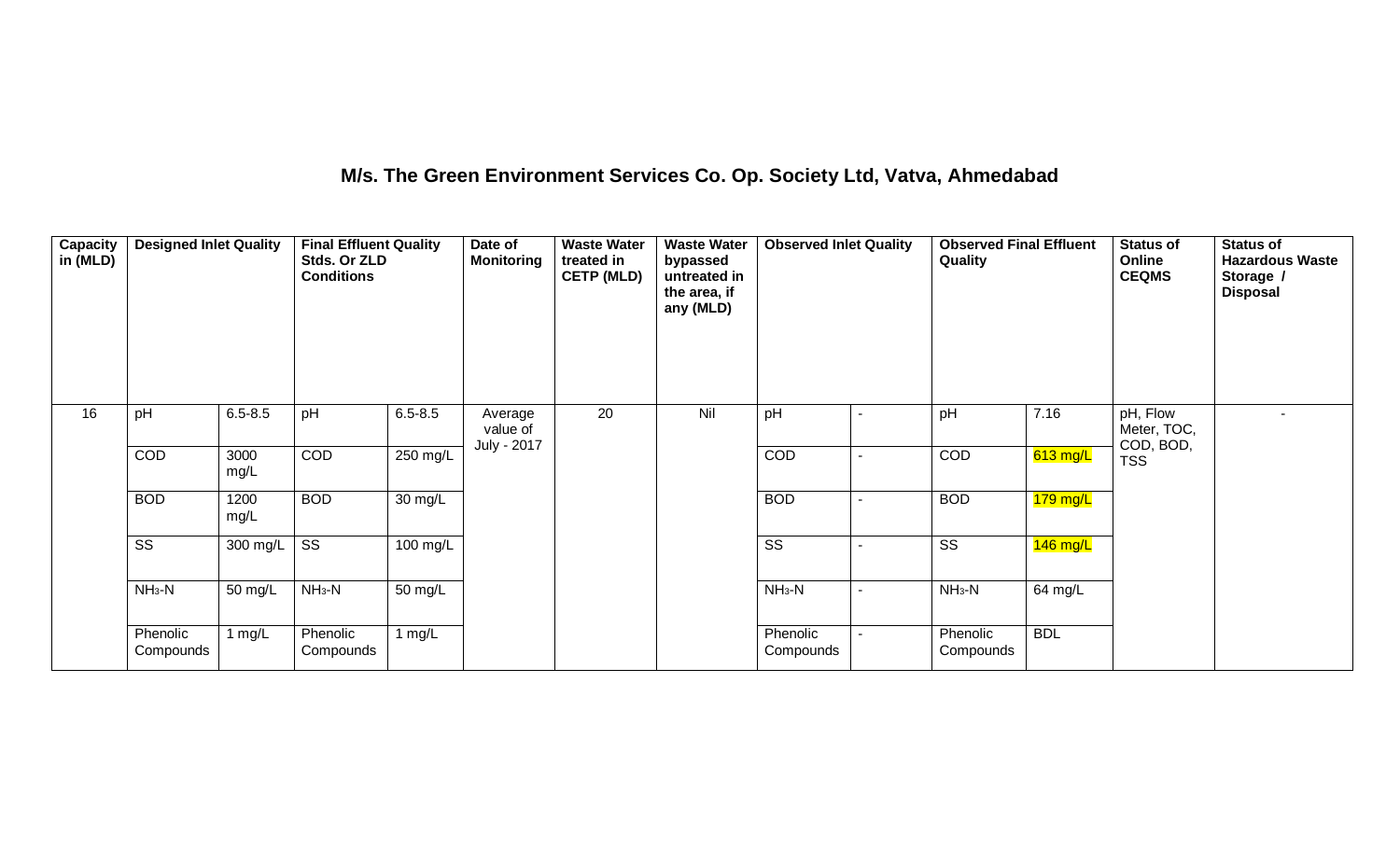### **M/s. Odhav Enviro Project Ltd., Odhav, Ahmedabad**

| <b>Capacity</b><br>in (MLD) | <b>Designed Inlet Quality</b> |              | <b>Final Effluent Quality</b><br>Stds. Or ZLD<br><b>Conditions</b> |                      | Date of<br><b>Monitoring</b>       | <b>Waste Water</b><br>treated in<br><b>CETP (MLD)</b> | <b>Waste Water</b><br>bypassed<br>untreated in<br>the area, if<br>any (MLD) | <b>Observed Inlet Quality</b> | <b>Observed Final Effluent</b><br>Quality |             | <b>Status of</b><br>Online<br><b>CEQMS</b>   | <b>Status of</b><br><b>Hazardous Waste</b><br>Storage /<br><b>Disposal</b> |
|-----------------------------|-------------------------------|--------------|--------------------------------------------------------------------|----------------------|------------------------------------|-------------------------------------------------------|-----------------------------------------------------------------------------|-------------------------------|-------------------------------------------|-------------|----------------------------------------------|----------------------------------------------------------------------------|
| 1.6                         | pH                            | $6.5 - 8.5$  | pH                                                                 | $6.5 - 8.5$          | Average<br>value of<br>July - 2017 | 1.00                                                  | Nil                                                                         | pH                            | pH                                        | 7.11        | Flow meter at<br>inlet & outlet,<br>COD, pH, | Storage - 40 MT                                                            |
|                             | COD                           | 3000<br>mg/L | <b>COD</b>                                                         | 250 mg/L             |                                    |                                                       |                                                                             | <b>COD</b>                    | COD                                       | 196 mg/L    | TSS, BOD                                     |                                                                            |
|                             | <b>BOD</b>                    | 1200<br>mg/L | <b>BOD</b>                                                         | $\overline{30}$ mg/L |                                    |                                                       |                                                                             | <b>BOD</b>                    | <b>BOD</b>                                | 48 mg/L     |                                              |                                                                            |
|                             | SS                            | 300 mg/L     | SS                                                                 | 100 mg/L             |                                    |                                                       |                                                                             | $\overline{\text{SS}}$        | SS                                        | 38 mg/L     |                                              |                                                                            |
|                             | $NH3-N$                       | 50 mg/L      | $NH3-N$                                                            | 50 mg/L              |                                    |                                                       |                                                                             | $NH_3-N$                      | $NH_3-N$                                  | 14 mg/L     |                                              |                                                                            |
|                             | Phenolic<br>Compounds         | 1 $mg/L$     | Phenolic<br>Compounds                                              | 1 $mg/L$             |                                    |                                                       |                                                                             | Phenolic<br>Compounds         | Phenolic<br>Compounds                     | $0.87$ mg/L |                                              |                                                                            |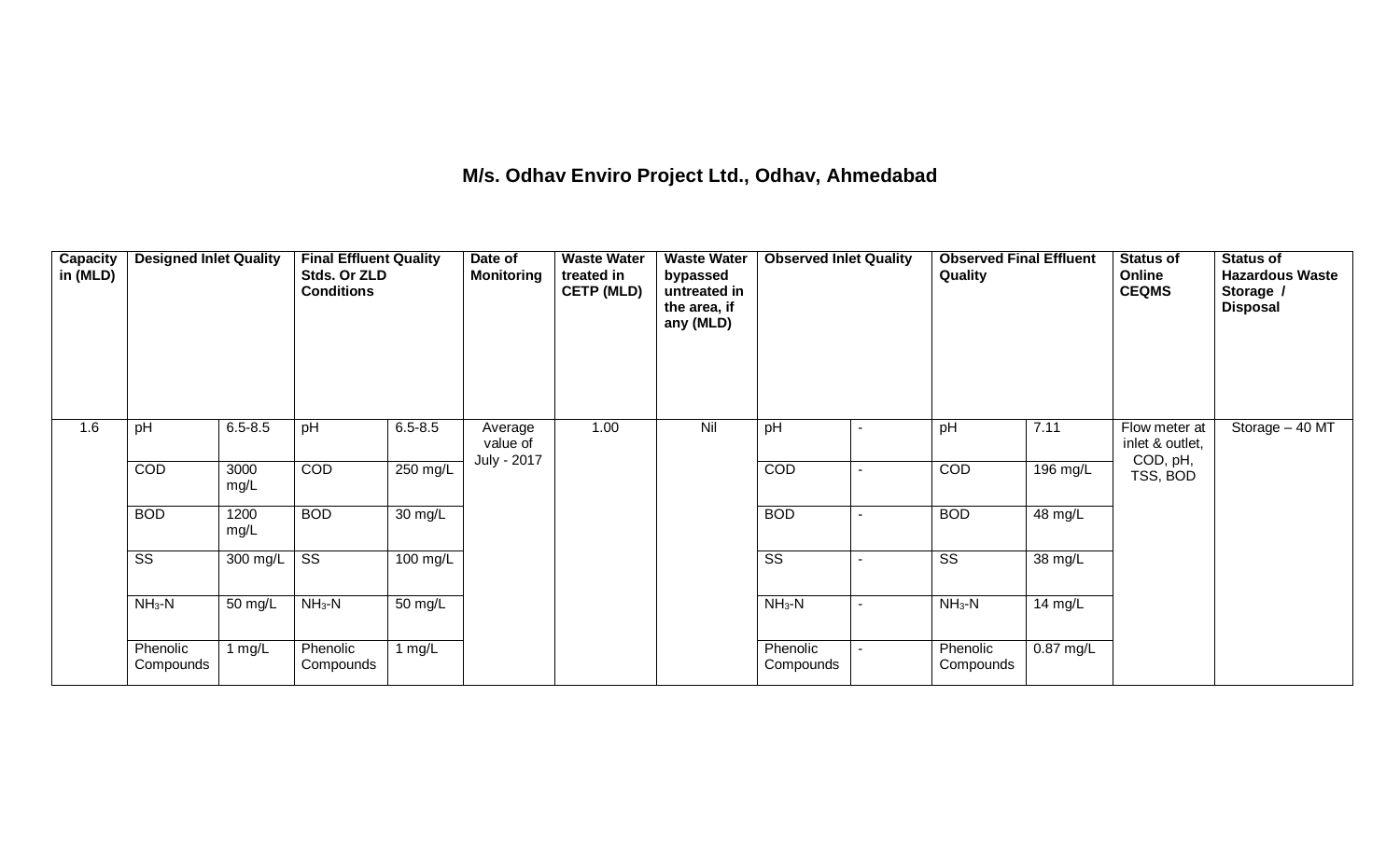#### **M/s. Odhav Green Enviro Project Association, Odhav, Ahmedabad**

| Capacity<br>in (MLD) | <b>Designed Inlet Quality</b> |                  | <b>Final Effluent Quality</b><br>Stds. Or ZLD<br><b>Conditions</b> |                    | Date of<br><b>Monitoring</b>       | <b>Waste Water</b><br>treated in<br><b>CETP (MLD)</b> | <b>Waste Water</b><br>bypassed<br>untreated in<br>the area, if<br>any (MLD) | <b>Observed Inlet Quality</b> |                | <b>Observed Final Effluent</b><br>Quality |                   | <b>Status of</b><br>Online<br><b>CEQMS</b> | <b>Status of</b><br><b>Hazardous Waste</b><br>Storage /<br><b>Disposal</b> |
|----------------------|-------------------------------|------------------|--------------------------------------------------------------------|--------------------|------------------------------------|-------------------------------------------------------|-----------------------------------------------------------------------------|-------------------------------|----------------|-------------------------------------------|-------------------|--------------------------------------------|----------------------------------------------------------------------------|
| 1.00                 | pH                            | $6.5 - 8.5$      | pH                                                                 | $6.5 - 8.5$        | Average<br>value of<br>July - 2017 | 0.60                                                  | Nil                                                                         | pH                            |                | pH                                        | 7.81              |                                            |                                                                            |
|                      | COD                           | 3000<br>mg/L     | COD                                                                | 250 mg/L           |                                    |                                                       |                                                                             | COD                           | $\blacksquare$ | COD                                       | 132 mg/L          |                                            |                                                                            |
|                      | <b>BOD</b>                    | 1200<br>mg/L     | <b>BOD</b>                                                         | 30 mg/L            |                                    |                                                       |                                                                             | <b>BOD</b>                    | $\blacksquare$ | <b>BOD</b>                                | 40 mg/L           |                                            |                                                                            |
|                      | $\overline{\text{SS}}$        | 300 mg/L         | $\overline{\text{SS}}$                                             | $100 \text{ mg/L}$ |                                    |                                                       |                                                                             | $\overline{\text{SS}}$        |                | $\overline{\text{SS}}$                    | $12 \text{ mg/L}$ |                                            |                                                                            |
|                      | $NH3-N$                       | 50 mg/L          | $NH3-N$                                                            | 50 mg/L            |                                    |                                                       |                                                                             | $NH3-N$                       | $\blacksquare$ | $NH3-N$                                   | 32 mg/L           |                                            |                                                                            |
|                      | Phenolic<br>Compounds         | $1 \text{ mg/L}$ | Phenolic<br>Compounds                                              | 1 $mg/L$           |                                    |                                                       |                                                                             | Phenolic<br>Compounds         |                | Phenolic<br>Compounds                     | <b>BDL</b>        |                                            |                                                                            |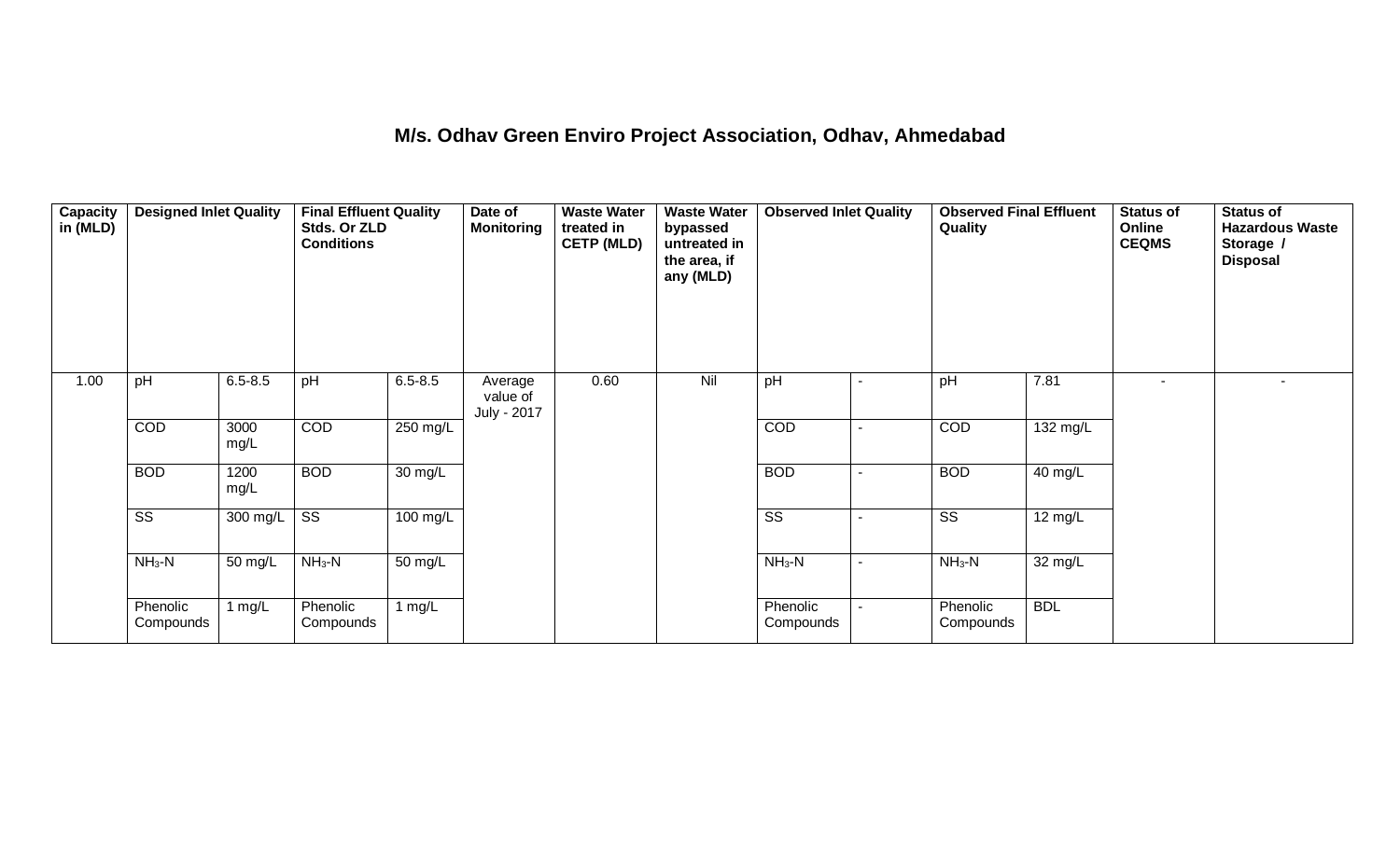### **M/s. Narol Dyestuff Enviro Society., Narol, Ahmedabad**

| Capacity<br>in (MLD) | <b>Designed Inlet Quality</b> |              | <b>Final Effluent Quality</b><br>Stds. Or ZLD<br><b>Conditions</b> |                      | Date of<br><b>Monitoring</b> | <b>Waste Water</b><br>treated in<br><b>CETP (MLD)</b> | <b>Waste Water</b><br>bypassed<br>untreated in<br>the area, if<br>any (MLD) | <b>Observed Inlet Quality</b> |                | <b>Observed Final Effluent</b><br>Quality |                   | <b>Status of</b><br>Online<br><b>CEQMS</b> | <b>Status of</b><br><b>Hazardous Waste</b><br>Storage /<br><b>Disposal</b> |
|----------------------|-------------------------------|--------------|--------------------------------------------------------------------|----------------------|------------------------------|-------------------------------------------------------|-----------------------------------------------------------------------------|-------------------------------|----------------|-------------------------------------------|-------------------|--------------------------------------------|----------------------------------------------------------------------------|
| 0.10                 | pH                            | $6.5 - 8.5$  | pH                                                                 | $6.5 - 8.5$          | Average<br>value of          | 0.015                                                 | Nil                                                                         | pH                            |                | pH                                        | 7.38              |                                            |                                                                            |
|                      | COD                           | 3000<br>mg/L | COD                                                                | 250 mg/L             | July - 2017                  |                                                       |                                                                             | COD                           | $\blacksquare$ | COD                                       | $655$ mg/L        |                                            |                                                                            |
|                      | <b>BOD</b>                    | 1200<br>mg/L | <b>BOD</b>                                                         | 30 mg/L              |                              |                                                       |                                                                             | <b>BOD</b>                    |                | <b>BOD</b>                                | 203 mg/L          |                                            |                                                                            |
|                      | $\overline{\text{ss}}$        | 300 mg/L     | $\overline{\text{SS}}$                                             | 100 mg/L             |                              |                                                       |                                                                             | $\overline{\text{SS}}$        |                | $\overline{\text{SS}}$                    | $154$ mg/L        |                                            |                                                                            |
|                      | $NH3-N$                       | 50 mg/L      | $NH3-N$                                                            | $\overline{50}$ mg/L |                              |                                                       |                                                                             | $NH3-N$                       | $\blacksquare$ | $NH3-N$                                   | $12 \text{ mg/L}$ |                                            |                                                                            |
|                      | Phenolic<br>Compounds         | 1 mg/L       | Phenolic<br>Compounds                                              | 1 mg/L               |                              |                                                       |                                                                             | Phenolic<br>Compounds         |                | Phenolic<br>Compounds                     | <b>BDL</b>        |                                            |                                                                            |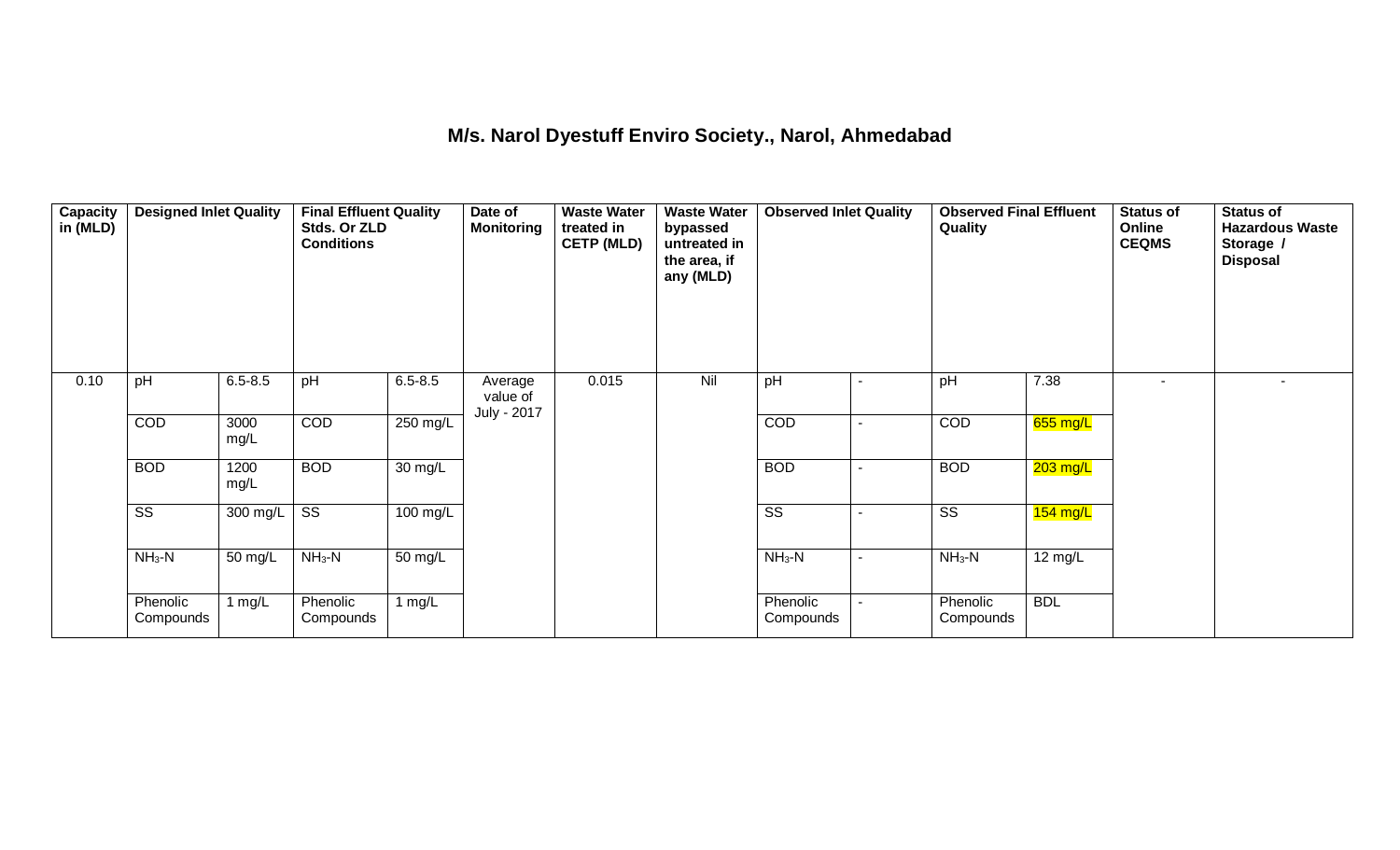# **M/s. Gujarat Vepari Maha Mandal Sahkari Udhyogik Vasahat Ltd, Ahmedabad**

| <b>Capacity</b><br>in (MLD) | <b>Designed Inlet Quality</b> |              | <b>Final Effluent Quality</b><br>Stds. Or ZLD<br><b>Conditions</b> |                      | Date of<br><b>Monitoring</b>       | <b>Waste Water</b><br>treated in<br><b>CETP (MLD)</b> | <b>Waste Water</b><br>bypassed<br>untreated in<br>the area, if<br>any (MLD) | <b>Observed Inlet Quality</b> |                          | <b>Observed Final Effluent</b><br>Quality |                      | <b>Status of</b><br>Online<br><b>CEQMS</b> | <b>Status of</b><br><b>Hazardous Waste</b><br>Storage /<br><b>Disposal</b> |
|-----------------------------|-------------------------------|--------------|--------------------------------------------------------------------|----------------------|------------------------------------|-------------------------------------------------------|-----------------------------------------------------------------------------|-------------------------------|--------------------------|-------------------------------------------|----------------------|--------------------------------------------|----------------------------------------------------------------------------|
| 1.00                        | pH                            | $6.5 - 8.5$  | pH                                                                 | $6.5 - 8.5$          | Average<br>value of<br>July - 2017 | 0.60                                                  | Nil                                                                         | pH                            |                          | pH                                        | 7.07                 | <b>Flow Meter</b>                          | Storage - 50 MT                                                            |
|                             | COD                           | 3000<br>mg/L | <b>COD</b>                                                         | 250 mg/L             |                                    |                                                       |                                                                             | <b>COD</b>                    |                          | COD                                       | 136 mg/L             |                                            |                                                                            |
|                             | <b>BOD</b>                    | 1200<br>mg/L | <b>BOD</b>                                                         | $\overline{30}$ mg/L |                                    |                                                       |                                                                             | <b>BOD</b>                    |                          | <b>BOD</b>                                | 42 mg/L              |                                            |                                                                            |
|                             | $\overline{\text{ss}}$        | 300 mg/L     | $\overline{\text{ss}}$                                             | 100 mg/L             |                                    |                                                       |                                                                             | $\overline{\text{ss}}$        |                          | $\overline{\text{ss}}$                    | 10 mg/L              |                                            |                                                                            |
|                             | $NH3-N$                       | 50 mg/L      | $NH3-N$                                                            | $50 \text{ mg/L}$    |                                    |                                                       |                                                                             | $NH_3-N$                      | $\overline{\phantom{a}}$ | $NH3-N$                                   | $\overline{72}$ mg/L |                                            |                                                                            |
|                             | Phenolic<br>Compounds         | 1 mg/L       | Phenolic<br>Compounds                                              | 1 $mg/L$             |                                    |                                                       |                                                                             | Phenolic<br>Compounds         |                          | Phenolic<br>Compounds                     | <b>BDL</b>           |                                            |                                                                            |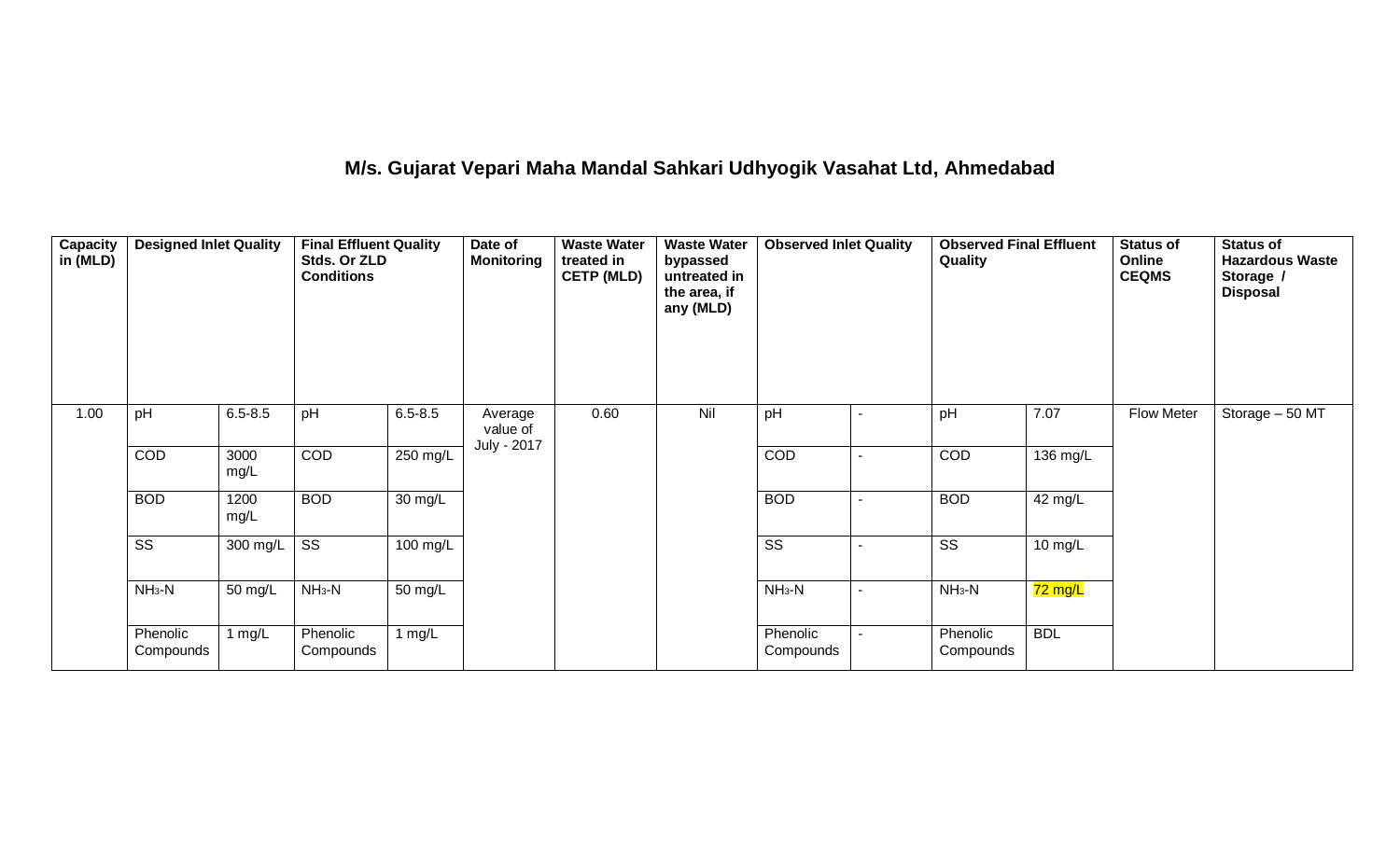### **M/s. Kalol GIDC Industries Association, Kadi, Gandhinagar**

| Capacity<br>in (MLD) | <b>Designed Inlet Quality</b> |              | <b>Final Effluent Quality</b><br>Stds. Or ZLD<br><b>Conditions</b> |                      | Date of<br><b>Monitoring</b> | <b>Waste Water</b><br>treated in<br><b>CETP (MLD)</b> | <b>Waste Water</b><br>bypassed<br>untreated in<br>the area, if<br>any (MLD) | <b>Observed Inlet Quality</b> |   | <b>Observed Final Effluent</b><br>Quality |                   | <b>Status of</b><br>Online<br><b>CEQMS</b> | <b>Status of</b><br><b>Hazardous Waste</b><br>Storage /<br><b>Disposal</b> |  |
|----------------------|-------------------------------|--------------|--------------------------------------------------------------------|----------------------|------------------------------|-------------------------------------------------------|-----------------------------------------------------------------------------|-------------------------------|---|-------------------------------------------|-------------------|--------------------------------------------|----------------------------------------------------------------------------|--|
| 0.40                 | pH                            | 6.5 to 8.5   | pH                                                                 | 6.5 to 8.5           | Average<br>value of          | 0.35                                                  | Nil                                                                         | pH                            | ۰ | pH                                        | 7.38              | TOC analyzer                               | Storage - 16 MT                                                            |  |
|                      | COD                           | 2500<br>mg/L | COD                                                                | 250 mg/L             | July - 2017                  |                                                       |                                                                             | COD                           | ٠ | COD                                       | $1001$ mg/L       |                                            |                                                                            |  |
|                      | <b>BOD</b>                    | 1000<br>mg/L | <b>BOD</b>                                                         | 100 mg/L             |                              |                                                       |                                                                             | <b>BOD</b>                    |   | <b>BOD</b>                                | 306 mg/L          |                                            |                                                                            |  |
|                      | $\overline{\text{SS}}$        |              | $\overline{\text{SS}}$                                             | 100 mg/L             |                              |                                                       |                                                                             | $\overline{\text{SS}}$        |   | $\overline{\text{ss}}$                    | $165$ mg/L        |                                            |                                                                            |  |
|                      | $NH3-N$                       | 50 mg/L      | $NH3-N$                                                            | $\overline{50}$ mg/L |                              |                                                       |                                                                             | $NH3-N$                       | ٠ | $NH3-N$                                   | $25 \text{ mg/L}$ |                                            |                                                                            |  |
|                      | Phenolic<br>Compounds         |              | Phenolic<br>Compounds                                              | 1 $mg/L$             |                              |                                                       |                                                                             | Phenolic<br>Compounds         |   | Phenolic<br>Compounds                     | <b>BDL</b>        |                                            |                                                                            |  |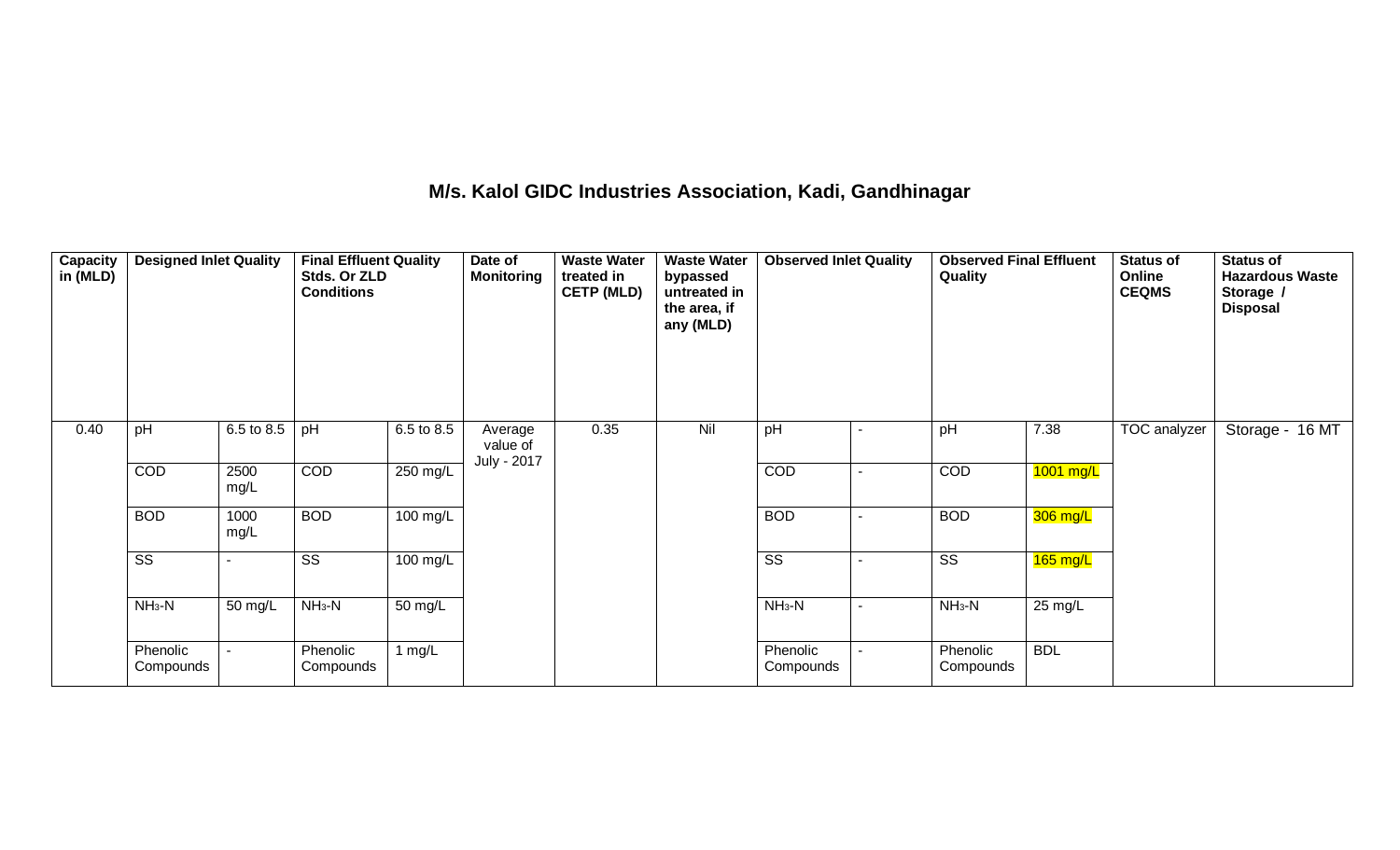### **M/s. Zydus Infrastructure Pvt. Ltd, Changodar, Ahmedabad**

| <b>Capacity</b><br>in (MLD) | <b>Designed Inlet Quality</b>                   |             | <b>Final Effluent Quality</b><br>Stds. Or ZLD<br><b>Conditions</b> |                                | Date of<br><b>Monitoring</b> | <b>Waste Water</b><br>treated in<br><b>CETP (MLD)</b> | <b>Waste Water</b><br>bypassed<br>untreated in<br>the area, if<br>any (MLD) | <b>Observed Inlet Quality</b>        |   | <b>Observed Final Effluent</b><br>Quality     |            | <b>Status of</b><br>Online<br><b>CEQMS</b> | <b>Status of</b><br><b>Hazardous Waste</b><br>Storage /<br><b>Disposal</b> |
|-----------------------------|-------------------------------------------------|-------------|--------------------------------------------------------------------|--------------------------------|------------------------------|-------------------------------------------------------|-----------------------------------------------------------------------------|--------------------------------------|---|-----------------------------------------------|------------|--------------------------------------------|----------------------------------------------------------------------------|
| 1.5                         | pH                                              | $6 - 8$     | pH                                                                 | No outlet<br>norms             | Average<br>value of          | 1.3                                                   | Nil                                                                         | pH                                   |   | pH                                            | 6.75       | pH, TOC<br>meter                           | $\overline{a}$                                                             |
|                             | <b>COD</b>                                      | 850 mg/L    | COD                                                                | are<br>prescribe<br>d as it is | July - 2017                  |                                                       |                                                                             | COD                                  | ٠ | COD                                           | 4 mg/L     |                                            |                                                                            |
|                             | BOD <sub>(3</sub><br>days at<br>$27^{\circ}C$ ) | 400 mg/L    | $\overline{BOD}$ (3<br>days at<br>$27^{\circ}C$ )                  | a ZLD<br>based<br>CETP by      |                              |                                                       |                                                                             | BOD(3)<br>days at<br>$27^{\circ}C$ ) |   | BOD <sub>(3</sub><br>days at<br>$27^{\circ}C$ | 1 $mg/L$   |                                            |                                                                            |
|                             | $\overline{\text{ss}}$                          | 300 mg/L    | $\overline{\text{SS}}$                                             | the<br>means of<br><b>MEE</b>  |                              |                                                       |                                                                             | $\overline{\text{SS}}$               |   | $\overline{\text{ss}}$                        | 4 mg/L     |                                            |                                                                            |
|                             | $NH3-N$                                         | $<$ 10 mg/L | $NH3-N$                                                            |                                |                              |                                                       |                                                                             | $NH3-N$                              | ٠ | $NH3-N$                                       | 1 $mg/L$   |                                            |                                                                            |
|                             | Phenolic<br>Compounds                           | $<$ 3 mg/L  | Phenolic<br>Compounds                                              |                                |                              |                                                       |                                                                             | Phenolic<br>Compounds                |   | Phenolic<br>Compounds                         | <b>BDL</b> |                                            |                                                                            |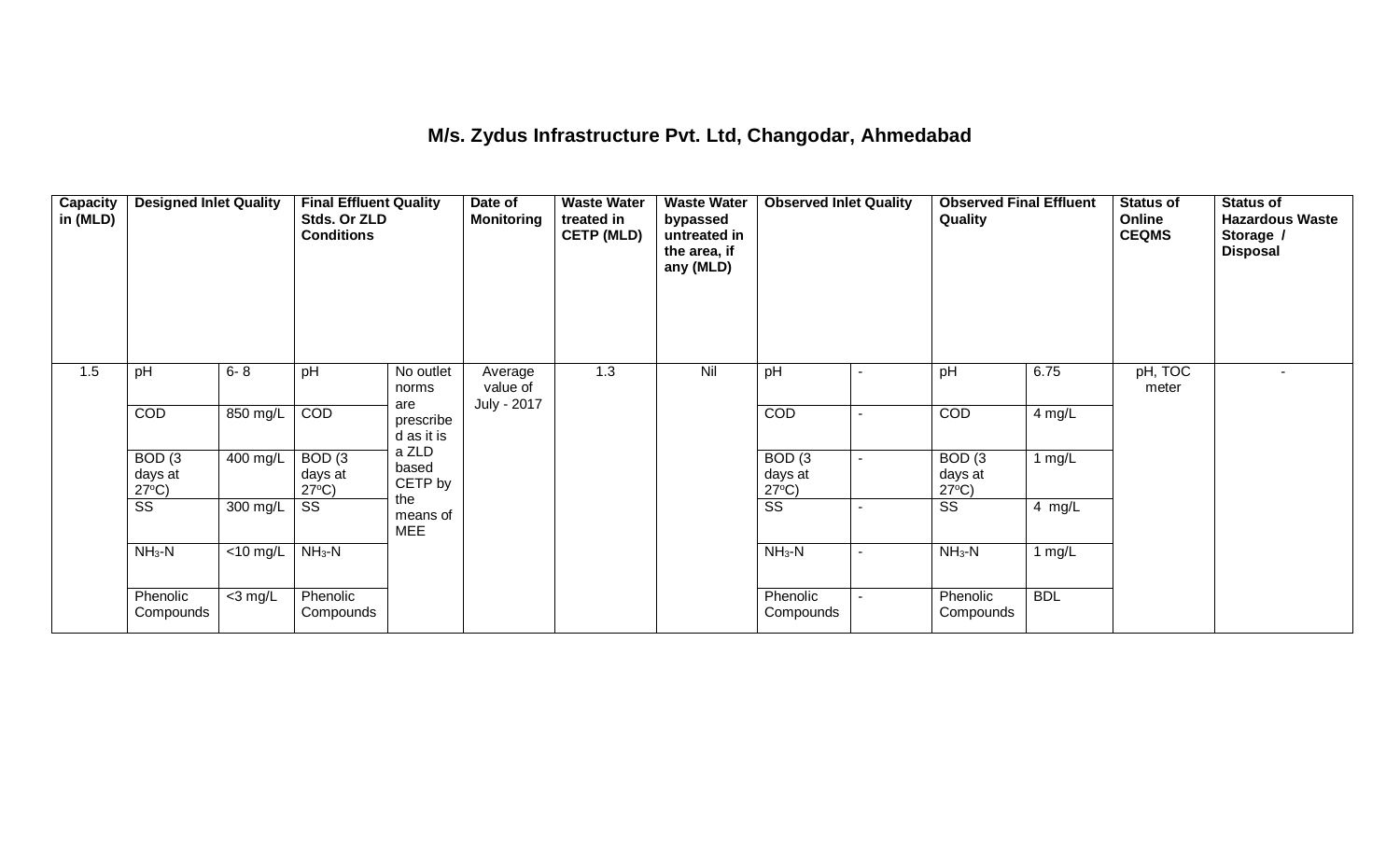### **M/s. Tata Motors Ltd Vendors Park, Sanand, Ahmedabad**

| Capacity<br>in (MLD) | <b>Designed Inlet Quality</b> |                       | <b>Final Effluent Quality</b><br>Stds. Or ZLD<br><b>Conditions</b> |                      | Date of<br><b>Monitoring</b>       | <b>Waste Water</b><br>treated in<br><b>CETP (MLD)</b> | <b>Waste Water</b><br>bypassed<br>untreated in<br>the area, if<br>any (MLD) | <b>Observed Inlet Quality</b> |                | <b>Observed Final Effluent</b><br>Quality |            | <b>Status of</b><br>Online<br><b>CEQMS</b> | <b>Status of</b><br><b>Hazardous Waste</b><br>Storage /<br><b>Disposal</b> |
|----------------------|-------------------------------|-----------------------|--------------------------------------------------------------------|----------------------|------------------------------------|-------------------------------------------------------|-----------------------------------------------------------------------------|-------------------------------|----------------|-------------------------------------------|------------|--------------------------------------------|----------------------------------------------------------------------------|
| 1.5                  | pH                            | $6 - 10.5$            | pH                                                                 | $6.5 - 8.5$          | Average<br>value of<br>July - 2017 | 0.10                                                  | Nil                                                                         | pH                            | ٠              | pH                                        | 7.65       | pH, DO<br>meter, TOC<br>meter, Flow        |                                                                            |
|                      | COD                           | 900 mg/L              | COD                                                                | 100 mg/L             |                                    |                                                       |                                                                             | COD                           | $\sim$         | COD                                       | 22 mg/L    | meter                                      |                                                                            |
|                      | <b>BOD</b>                    | 250 mg/L              | <b>BOD</b>                                                         | $\overline{30}$ mg/L |                                    |                                                       |                                                                             | <b>BOD</b>                    | Ξ.             | <b>BOD</b>                                | 8 mg/L     |                                            |                                                                            |
|                      | $\overline{\text{ss}}$        | 100 mg/L              | $\overline{\text{ss}}$                                             | 100 mg/L             |                                    |                                                       |                                                                             | $\overline{\text{ss}}$        |                | $\overline{\text{ss}}$                    | 12 mg/L    |                                            |                                                                            |
|                      | $NH3-N$                       | 50 mg/L               | $NH3-N$                                                            | 50 mg/L              |                                    |                                                       |                                                                             | $NH3-N$                       | $\blacksquare$ | $NH3-N$                                   | 1 mg/L     |                                            |                                                                            |
|                      | Phenolic<br>Compounds         | Not<br>Applicabl<br>e | Phenolic<br>Compounds                                              | 1 $mg/L$             |                                    |                                                       |                                                                             | Phenolic<br>Compounds         | Ξ.             | Phenolic<br>Compounds                     | <b>BDL</b> |                                            |                                                                            |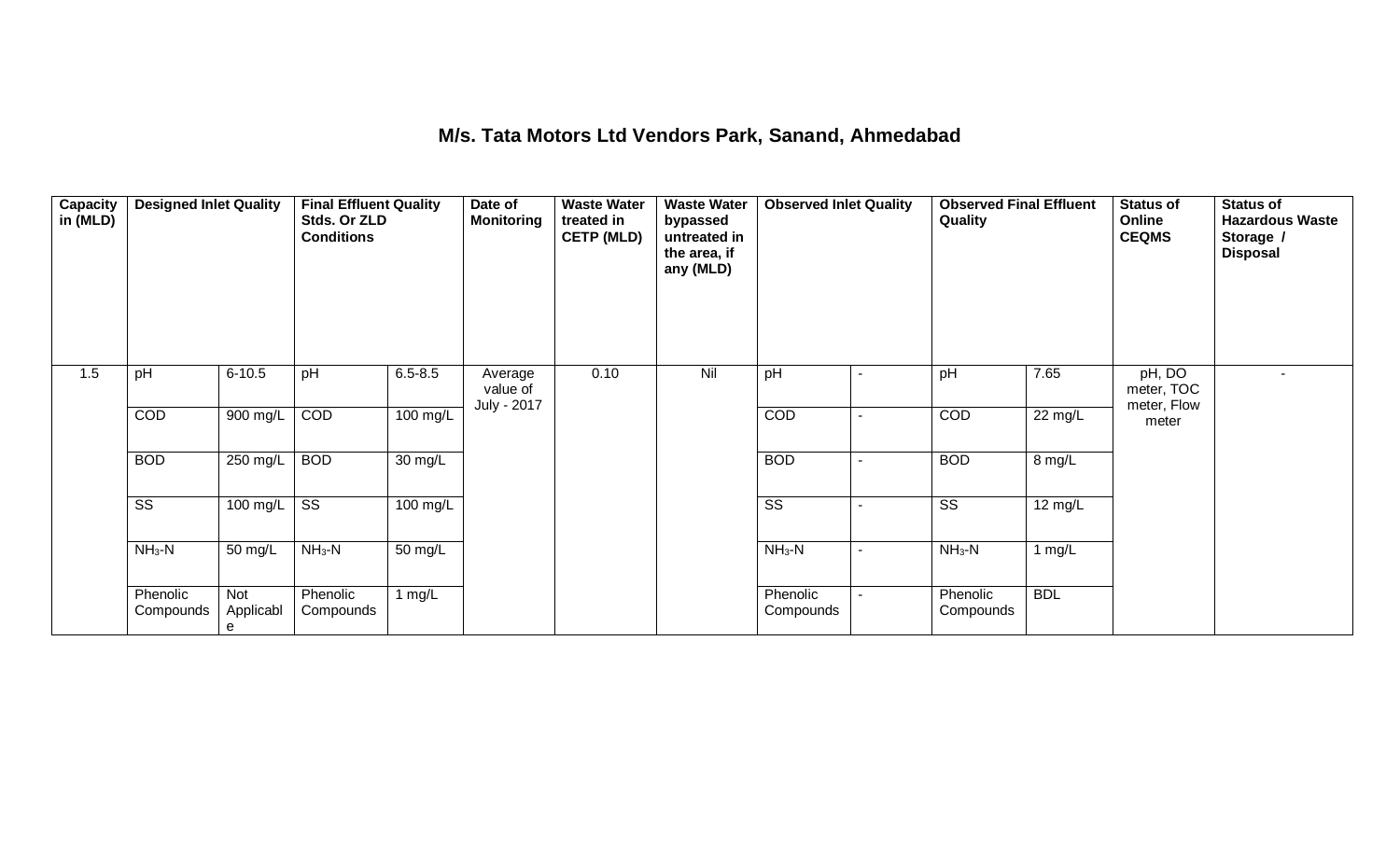#### **M/s. Bavla Eco Project Ltd., Bavla, Ahmedabad**

| Capacity<br>in (MLD) | <b>Designed Inlet Quality</b> |                                 | <b>Final Effluent Quality</b><br>Stds. Or ZLD<br><b>Conditions</b> |                              | Date of<br><b>Monitoring</b>       | <b>Waste Water</b><br>treated in<br><b>CETP (MLD)</b> | <b>Waste Water</b><br>bypassed<br>untreated in<br>the area, if<br>any (MLD) | <b>Observed Inlet Quality</b> |                          | <b>Observed Final Effluent</b><br>Quality |             | <b>Status of</b><br>Online<br><b>CEQMS</b> | <b>Status of</b><br><b>Hazardous Waste</b><br>Storage /<br><b>Disposal</b> |
|----------------------|-------------------------------|---------------------------------|--------------------------------------------------------------------|------------------------------|------------------------------------|-------------------------------------------------------|-----------------------------------------------------------------------------|-------------------------------|--------------------------|-------------------------------------------|-------------|--------------------------------------------|----------------------------------------------------------------------------|
| 1.00                 | pH                            | No CETP<br>Designed<br>Inlet    | pH                                                                 | $6.5 - 8.5$                  | Average<br>value of<br>July - 2017 | 1.00                                                  | Nil                                                                         | pH                            | $\blacksquare$           | pH                                        | 7.25        | $\sim$                                     | Sludge is used as<br>Manure                                                |
|                      | COD                           | Quality<br>prescribe            | COD                                                                | 250 mg/L                     |                                    |                                                       |                                                                             | COD                           | $\overline{\phantom{0}}$ | COD                                       | 834 mg/L    |                                            |                                                                            |
|                      | <b>BOD</b>                    | d as it is<br>a CETP<br>of rice | <b>BOD</b>                                                         | $100 \text{ mg/L}$           |                                    |                                                       |                                                                             | <b>BOD</b>                    | ۰                        | <b>BOD</b>                                | 261 mg/L    |                                            |                                                                            |
|                      | $\overline{\text{ss}}$        | mill<br>cluster                 | $\overline{\text{SS}}$                                             | 100 mg/L                     |                                    |                                                       |                                                                             | SS                            |                          | SS                                        | 136 mg/L    |                                            |                                                                            |
|                      | $NH3-N$                       |                                 | $NH3-N$                                                            | 50 mg/L                      |                                    |                                                       |                                                                             | $NH3-N$                       | ۰                        | $NH3-N$                                   | 30 mg/L     |                                            |                                                                            |
|                      | Phenolic<br>Compounds         |                                 | Phenolic<br>Compounds                                              | <b>Not</b><br>Applicabl<br>е |                                    |                                                       |                                                                             | Phenolic<br>Compounds         | ۰.                       | Phenolic<br>Compounds                     | $0.67$ mg/L |                                            |                                                                            |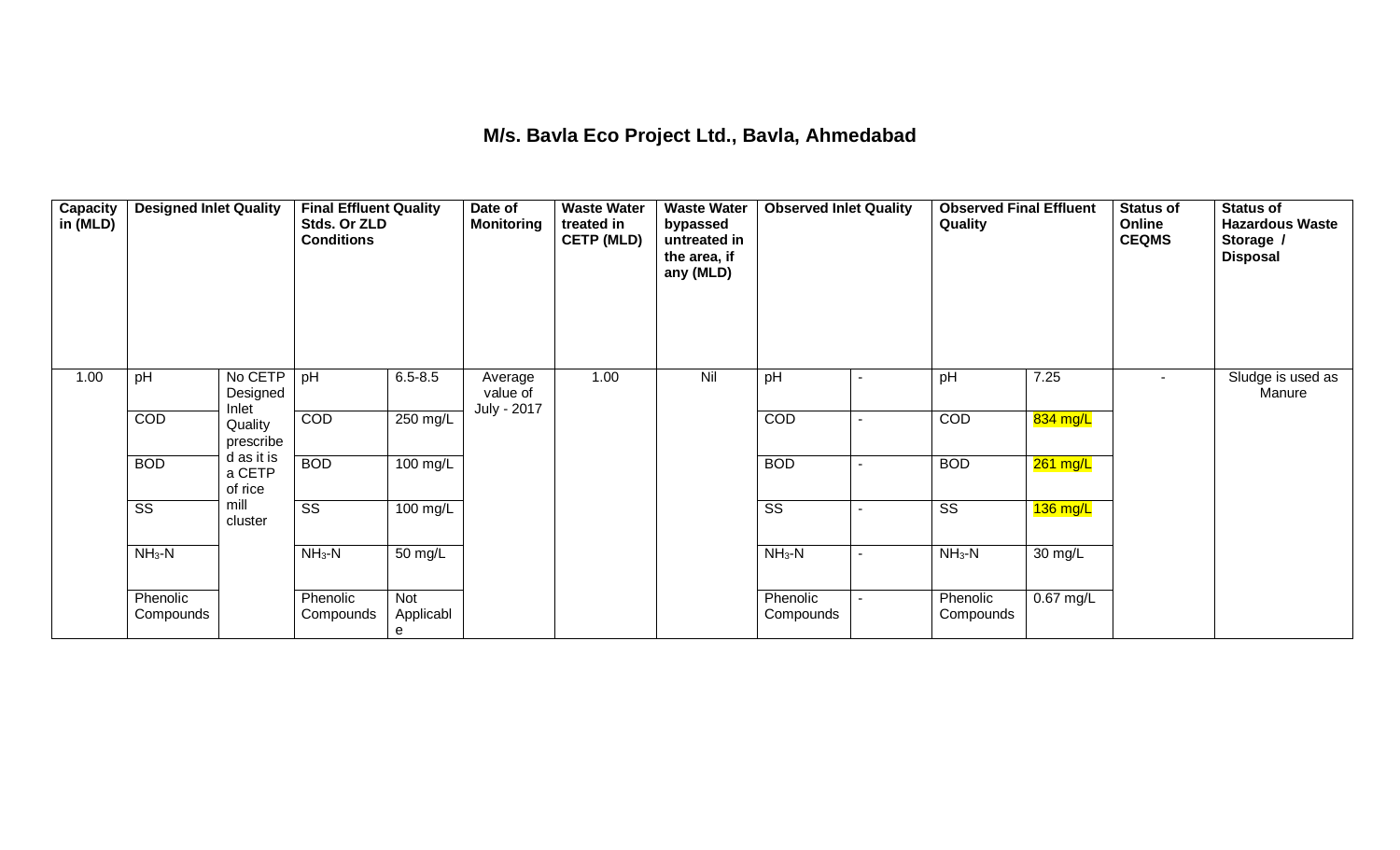### **M/s. Vinayak Jal Sudhikaran Sahakari Mandali Ltd, Bavla, Ahmedabad**

| Capacity<br>in (MLD) | <b>Designed Inlet Quality</b> |                                                      | <b>Final Effluent Quality</b><br>Stds. Or ZLD<br><b>Conditions</b> |                       | Date of<br><b>Monitoring</b>       | <b>Waste Water</b><br><b>Waste Water</b><br>treated in<br>bypassed<br><b>CETP (MLD)</b><br>untreated in<br>the area, if<br>any (MLD) |     | <b>Observed Inlet Quality</b> |                       | <b>Observed Final Effluent</b><br>Quality |            | <b>Status of</b><br>Online<br><b>CEQMS</b> | <b>Status of</b><br><b>Hazardous Waste</b><br>Storage /<br><b>Disposal</b> |
|----------------------|-------------------------------|------------------------------------------------------|--------------------------------------------------------------------|-----------------------|------------------------------------|--------------------------------------------------------------------------------------------------------------------------------------|-----|-------------------------------|-----------------------|-------------------------------------------|------------|--------------------------------------------|----------------------------------------------------------------------------|
| 1.50                 | pH                            | No CETP<br>Designed<br>Inlet                         | pH                                                                 | $6.5 - 8.5$           | Average<br>value of<br>July - 2017 | 1.50                                                                                                                                 | Nil | pH                            | 6.8                   | pH                                        | 7.81       | $\sim$                                     | Sludge is used as<br>Manure                                                |
|                      | COD                           | Quality<br>prescribe<br>d as it is<br>the<br>CETP of | COD                                                                | 250mg/L               |                                    |                                                                                                                                      |     | COD                           | 1193 mg/L             | COD                                       | 141 mg/L   |                                            |                                                                            |
|                      | <b>BOD</b>                    |                                                      | <b>BOD</b>                                                         | 100 mg/L              |                                    |                                                                                                                                      |     | <b>BOD</b>                    | 480 mg/L              | <b>BOD</b>                                | 44 mg/L    |                                            |                                                                            |
|                      | $\overline{\text{ss}}$        | Rice Mills                                           | $\overline{\text{ss}}$                                             | 100 mg/L              |                                    |                                                                                                                                      |     | $\overline{\text{ss}}$        | $\overline{193}$ mg/L | $\overline{\text{SS}}$                    | 72 mg/L    |                                            |                                                                            |
|                      | $NH3-N$                       |                                                      | $NH3-N$                                                            | 50 mg/L               |                                    |                                                                                                                                      |     | $NH3-N$                       | 60 mg/L               | $NH3-N$                                   | 9 mg/L     |                                            |                                                                            |
|                      | Phenolic<br>Compounds         |                                                      | Phenolic<br>Compounds                                              | Not<br>Applicabl<br>е |                                    |                                                                                                                                      |     | Phenolic<br>Compounds         | 1.02 mg/L             | Phenolic<br>Compounds                     | <b>BDL</b> |                                            |                                                                            |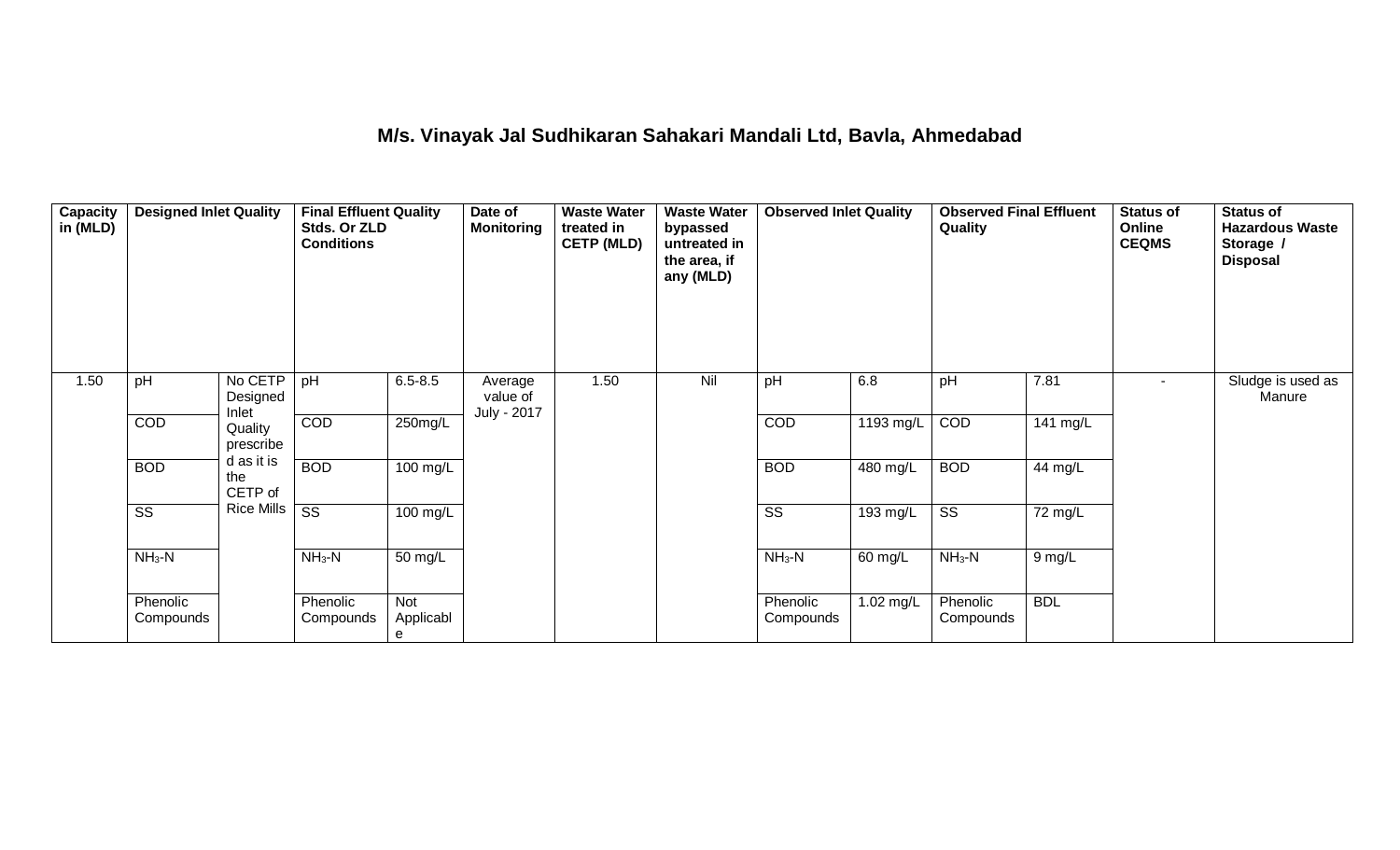## **M/s. Jay Khodiyar Enviro -Technologies Pvt. Ltd., Rajkot**

| <b>Capacity</b><br>in (MLD) | <b>Designed Inlet Quality</b> |                 | <b>Final Effluent Quality</b><br>Stds. Or ZLD<br><b>Conditions</b> |            | Date of<br><b>Monitoring</b> | <b>Waste Water</b><br>treated in<br><b>CETP (MLD)</b> | <b>Waste Water</b><br>bypassed<br>untreated in<br>the area, if<br>any (MLD) | <b>Observed Inlet Quality</b> |                | <b>Observed Final Effluent</b><br>Quality |             | <b>Status of</b><br>Online<br><b>CEQMS</b> | <b>Status of</b><br><b>Hazardous Waste</b><br>Storage /<br><b>Disposal</b> |
|-----------------------------|-------------------------------|-----------------|--------------------------------------------------------------------|------------|------------------------------|-------------------------------------------------------|-----------------------------------------------------------------------------|-------------------------------|----------------|-------------------------------------------|-------------|--------------------------------------------|----------------------------------------------------------------------------|
| 0.025                       | pH                            | Not<br>Furnishe | pH                                                                 | 6.5 to 8.5 | Average<br>value of          | 0.007                                                 | Nil                                                                         | pH                            |                | pH                                        | 7.43        | $\sim$                                     | Storage - 35 kg                                                            |
|                             | COD                           | d               | <b>COD</b>                                                         | 250 mg/L   | July - 2017                  |                                                       |                                                                             | COD                           | $\blacksquare$ | COD                                       | $6$ mg/L    |                                            | Disposal - 10 MT                                                           |
|                             | <b>BOD</b>                    |                 | <b>BOD</b>                                                         | 30 mg/L    |                              |                                                       |                                                                             | <b>BOD</b>                    |                | <b>BOD</b>                                | 1 $mg/L$    |                                            |                                                                            |
|                             | $\overline{\text{ss}}$        |                 | SS                                                                 | 100 mg/L   |                              |                                                       |                                                                             | $\overline{\text{ss}}$        |                | $\overline{\text{ss}}$                    | $280$ mg/L  |                                            |                                                                            |
|                             | $NH3-N$                       |                 | $NH3-N$                                                            | 50 mg/L    |                              |                                                       |                                                                             | $NH_3-N$                      | ۰              | $NH3-N$                                   | $0.56$ mg/L |                                            |                                                                            |
|                             | Phenolic<br>Compounds         |                 | Phenolic<br>Compounds                                              | 1 $mg/L$   |                              |                                                       |                                                                             | Phenolic<br>Compounds         |                | Phenolic<br>Compounds                     | <b>BDL</b>  |                                            |                                                                            |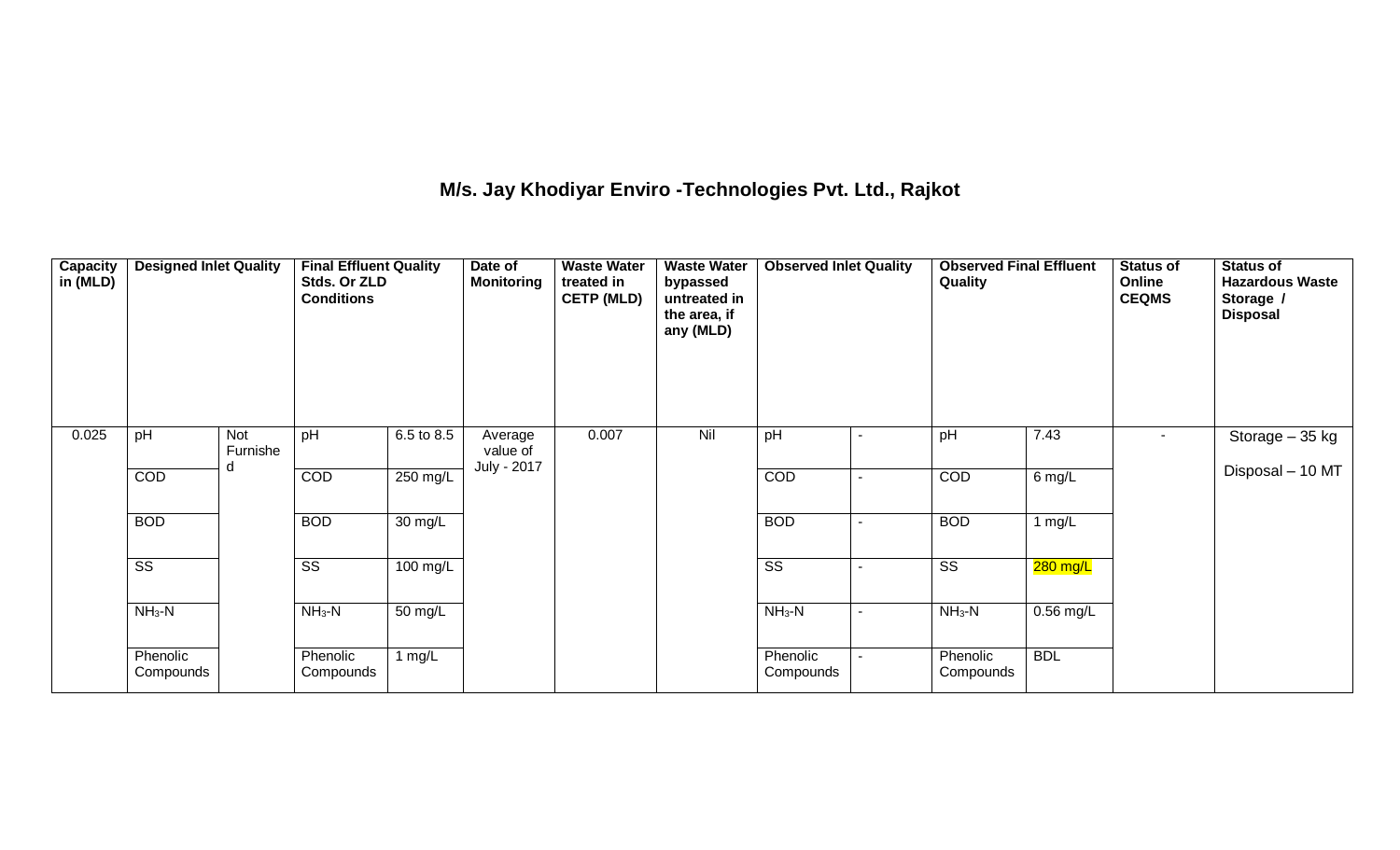### **M/s. Jetpur Dyeing & Printing Association, Jetpur, Rajkot**

| Capacity<br>in (MLD) | <b>Designed Inlet Quality</b> |                 | <b>Final Effluent Quality</b><br>Stds. Or ZLD<br><b>Conditions</b> |                      | Date of<br><b>Monitoring</b>       | <b>Waste Water</b><br>treated in<br><b>CETP (MLD)</b> | <b>Waste Water</b><br>bypassed<br>untreated in<br>the area, if<br>any (MLD) | <b>Observed Inlet Quality</b> |          | <b>Observed Final Effluent</b><br>Quality |          | <b>Status of</b><br>Online<br><b>CEQMS</b> | <b>Status of</b><br><b>Hazardous Waste</b><br>Storage /<br><b>Disposal</b> |
|----------------------|-------------------------------|-----------------|--------------------------------------------------------------------|----------------------|------------------------------------|-------------------------------------------------------|-----------------------------------------------------------------------------|-------------------------------|----------|-------------------------------------------|----------|--------------------------------------------|----------------------------------------------------------------------------|
| 10.00                | pH                            | Not<br>Furnishe | pH                                                                 | 6.5 to 8.5           | Average<br>value of<br>July - 2017 | 7.00                                                  | Nil                                                                         | pH                            | 7.57     | pH                                        | 7.50     | pH, Flow<br>meter                          | Disposal - 22MT                                                            |
|                      | <b>COD</b>                    |                 | <b>COD</b>                                                         | 250 mg/L             |                                    |                                                       |                                                                             | <b>COD</b>                    | 437 mg/L | COD                                       | 109 mg/L |                                            |                                                                            |
|                      | <b>BOD</b>                    |                 | <b>BOD</b>                                                         | $\overline{30}$ mg/L |                                    |                                                       |                                                                             | <b>BOD</b>                    | 141 mg/L | <b>BOD</b>                                | 33 mg/L  |                                            |                                                                            |
|                      | $\overline{\text{ss}}$        |                 | SS                                                                 | 100 mg/L             |                                    |                                                       |                                                                             | $\overline{\text{SS}}$        | 400 mg/L | $\overline{\text{ss}}$                    | 30 mg/L  |                                            |                                                                            |
|                      | $NH3-N$                       |                 | $NH3-N$                                                            | 50 mg/L              |                                    |                                                       |                                                                             | $NH3-N$                       | $2$ mg/L | $NH3-N$                                   | $2$ mg/L |                                            |                                                                            |
|                      | Phenolic<br>Compounds         |                 | Phenolic<br>Compounds                                              | 1 mg/L               |                                    |                                                       |                                                                             | Phenolic<br>Compounds         |          | Phenolic<br>Compounds                     |          |                                            |                                                                            |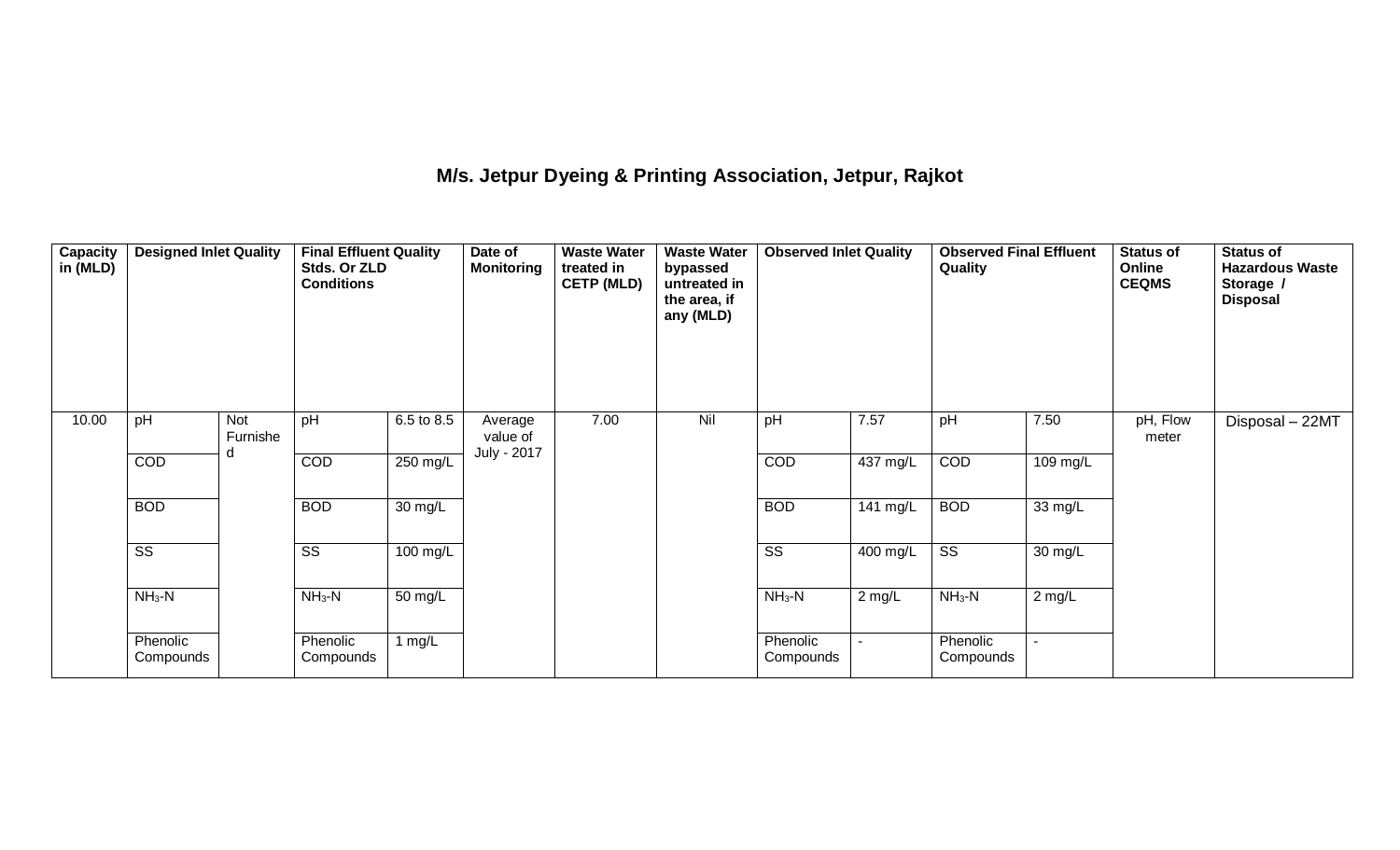### **M/s. Shri Dhareshwar GIDC Vistar Association, Dhareshwar, Rajkot**

| Capacity<br>in (MLD) | <b>Designed Inlet Quality</b> |  | <b>Final Effluent Quality</b><br>Stds. Or ZLD<br><b>Conditions</b> |            | Date of<br><b>Monitoring</b>       | <b>Waste Water</b><br><b>Waste Water</b><br>treated in<br>bypassed<br><b>CETP (MLD)</b><br>untreated in<br>the area, if<br>any (MLD) |     | <b>Observed Inlet Quality</b> |            | <b>Observed Final Effluent</b><br>Quality |            | <b>Status of</b><br>Online<br><b>CEQMS</b> | <b>Status of</b><br><b>Hazardous Waste</b><br>Storage /<br><b>Disposal</b> |
|----------------------|-------------------------------|--|--------------------------------------------------------------------|------------|------------------------------------|--------------------------------------------------------------------------------------------------------------------------------------|-----|-------------------------------|------------|-------------------------------------------|------------|--------------------------------------------|----------------------------------------------------------------------------|
| 0.09                 | pH                            |  | pH                                                                 | 6.5 to 8.5 | Average<br>value of<br>July - 2017 | 0.07                                                                                                                                 | Nil | pH                            | 6.84       | pH                                        | 7.03       | pH, Flow<br>Meter                          | Storage - 17 MT                                                            |
|                      | COD                           |  | <b>COD</b>                                                         | 250 mg/L   |                                    |                                                                                                                                      |     | <b>COD</b>                    | 876 mg/L   | COD                                       | 388 mg/L   |                                            |                                                                            |
|                      | <b>BOD</b>                    |  | <b>BOD</b>                                                         | 100 mg/L   |                                    |                                                                                                                                      |     | <b>BOD</b>                    | $283$ mg/L | <b>BOD</b>                                | $121$ mg/L |                                            |                                                                            |
|                      | $\overline{\text{ss}}$        |  | SS                                                                 | 100 mg/L   |                                    |                                                                                                                                      |     | $\overline{\text{ss}}$        | 410 mg/L   | $\overline{\text{ss}}$                    | 310 mg/L   |                                            |                                                                            |
|                      | $NH3-N$                       |  | $NH3-N$                                                            | 50 mg/L    |                                    |                                                                                                                                      |     | $NH3-N$                       | 6 mg/L     | $NH3-N$                                   | 3 mg/L     |                                            |                                                                            |
|                      | Phenolic<br>Compounds         |  | Phenolic<br>Compounds                                              |            |                                    |                                                                                                                                      |     | Phenolic<br>Compounds         |            | Phenolic<br>Compounds                     |            |                                            |                                                                            |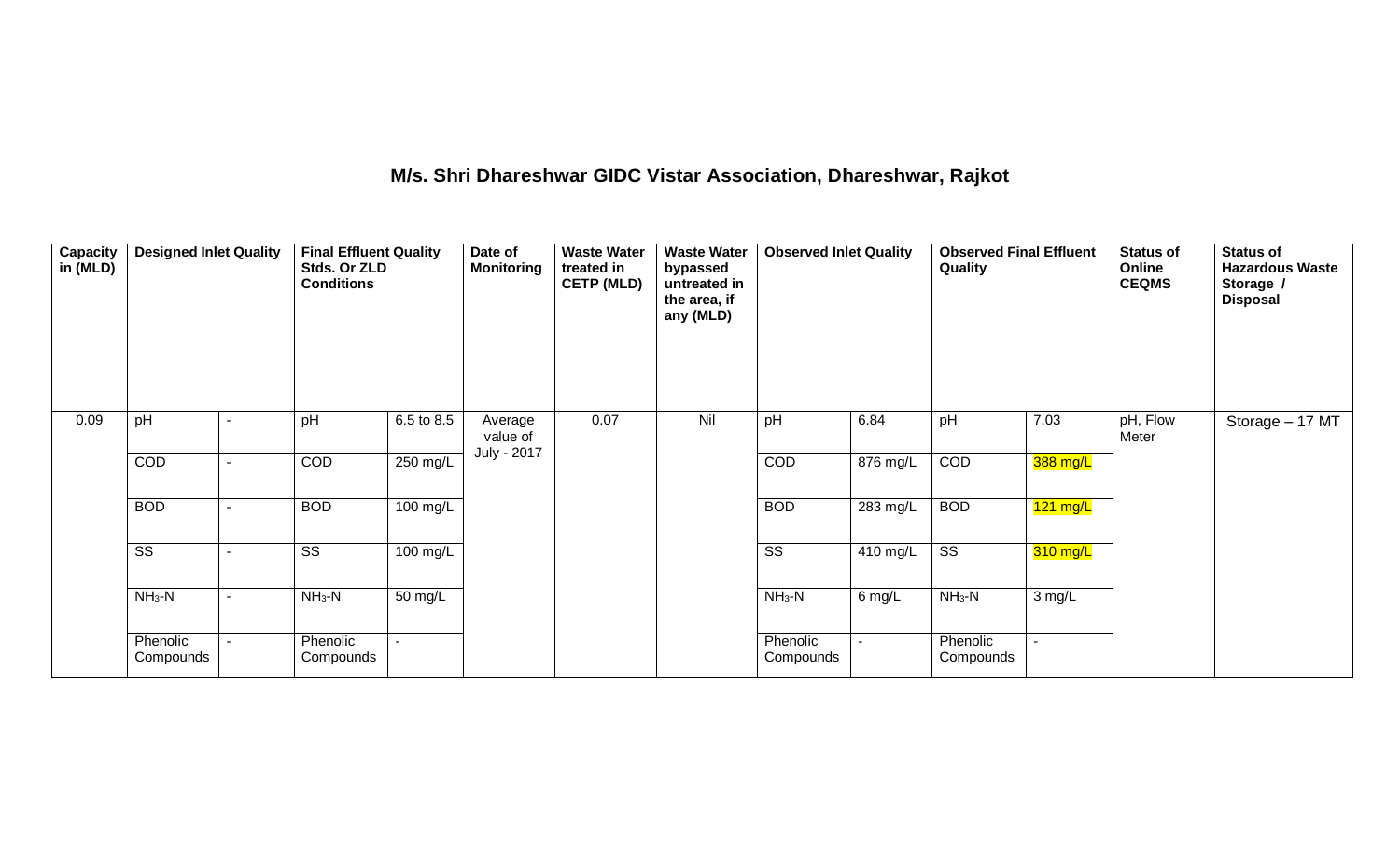### **M/s. Bhatgam Washing Ghat Suddhikaran Yojana Pvt. Ltd., Bhatgam, Rajkot**

| Capacity<br>in (MLD) | <b>Designed Inlet Quality</b> |   | <b>Final Effluent Quality</b><br>Stds. Or ZLD<br><b>Conditions</b> |                      | Date of<br><b>Monitoring</b>       | <b>Waste Water</b><br>treated in<br><b>CETP (MLD)</b> | <b>Waste Water</b><br>bypassed<br>untreated in<br>the area, if<br>any (MLD) | <b>Observed Inlet Quality</b> |            | <b>Observed Final Effluent</b><br>Quality |            | <b>Status of</b><br>Online<br><b>CEQMS</b>           | <b>Status of</b><br><b>Hazardous Waste</b><br>Storage /<br><b>Disposal</b> |
|----------------------|-------------------------------|---|--------------------------------------------------------------------|----------------------|------------------------------------|-------------------------------------------------------|-----------------------------------------------------------------------------|-------------------------------|------------|-------------------------------------------|------------|------------------------------------------------------|----------------------------------------------------------------------------|
| 30                   | pH                            |   | pH                                                                 | 6.5 to 8.5           | Average<br>value of<br>July - 2017 | 6.00                                                  | Nil                                                                         | pH                            | 8.29       | pH                                        | 8.09       | pH, Flow<br>meter, SS,<br>Color, MLSS,<br><b>COD</b> | Storage - 140 MT                                                           |
|                      | COD                           | ٠ | COD                                                                | 100 mg/L             |                                    |                                                       |                                                                             | COD                           | 524 mg/L   | COD                                       | $152$ mg/L |                                                      |                                                                            |
|                      | <b>BOD</b>                    |   | <b>BOD</b>                                                         | $\overline{30}$ mg/L |                                    |                                                       |                                                                             | <b>BOD</b>                    | $162$ mg/L | <b>BOD</b>                                | 41 mg/L    |                                                      |                                                                            |
|                      | SS                            |   | SS                                                                 | 100 mg/L             |                                    |                                                       |                                                                             | $\overline{\text{ss}}$        | 144 mg/L   | $\overline{\text{ss}}$                    | $243$ mg/L |                                                      |                                                                            |
|                      | $NH3-N$                       |   | $NH3-N$                                                            | 50 mg/L              |                                    |                                                       |                                                                             | $NH3-N$                       | 62 mg/L    | $NH_3-N$                                  | 24 mg/L    |                                                      |                                                                            |
|                      | Phenolic<br>Compounds         |   | Phenolic<br>Compounds                                              | 1 $mg/L$             |                                    |                                                       |                                                                             | Phenolic<br>Compounds         |            | Phenolic<br>Compounds                     |            |                                                      |                                                                            |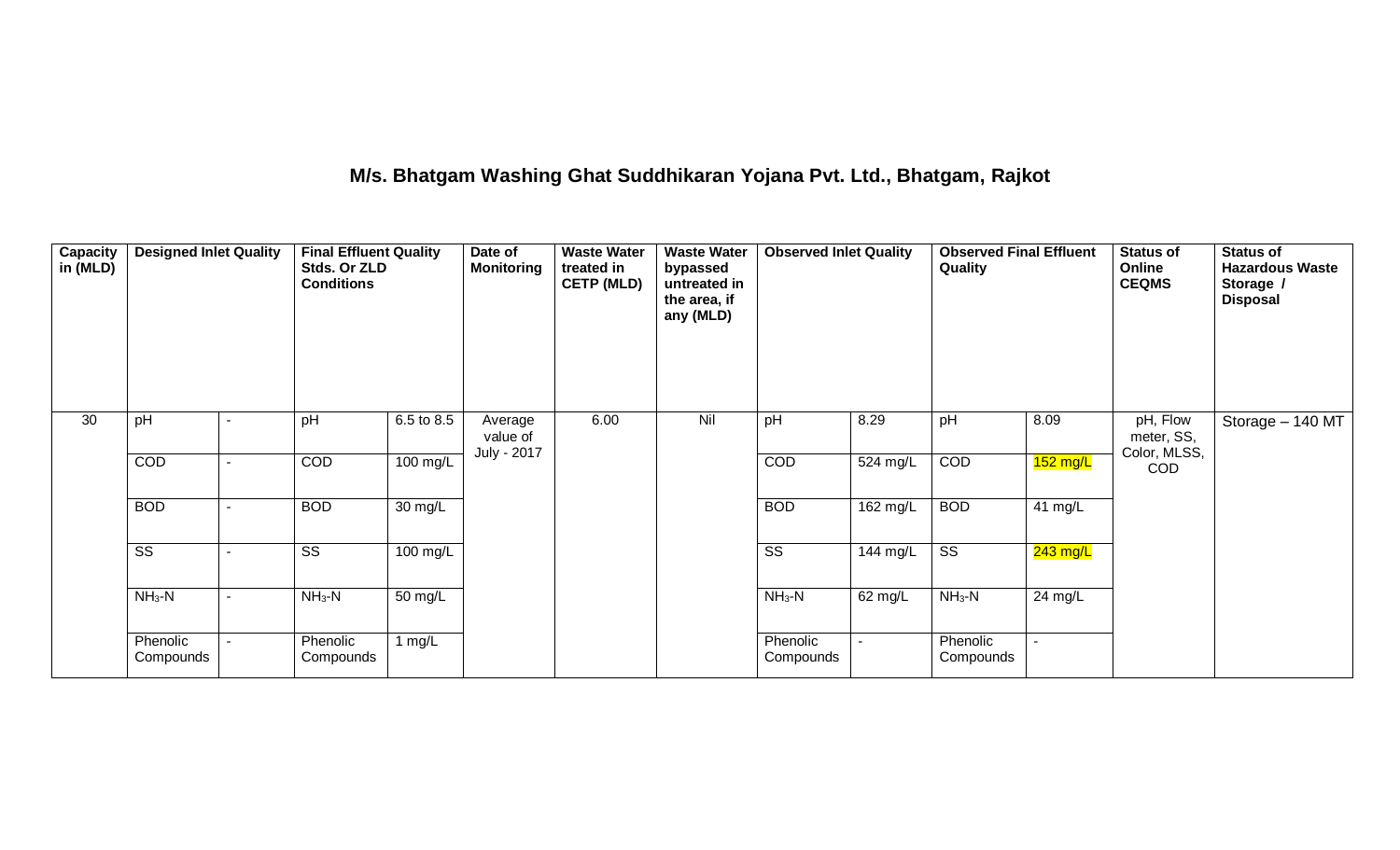#### **M/s. Veraval Industries Association, Veraval, Junagadh**

| Capacity<br>in (MLD) | <b>Designed Inlet Quality</b> |              |                        | <b>Final Effluent Quality</b><br>Stds. Or ZLD<br><b>Conditions</b> |                                | <b>Waste Water</b><br>treated in<br><b>CETP (MLD)</b> | <b>Waste Water</b><br>bypassed<br>untreated in<br>the area, if<br>any (MLD) |                        |                          | <b>Observed Final Effluent</b><br>Quality |                | Status of<br>Online<br><b>CEQMS</b> | <b>Status of</b><br><b>Hazardous Waste</b><br>Storage /<br><b>Disposal</b> |
|----------------------|-------------------------------|--------------|------------------------|--------------------------------------------------------------------|--------------------------------|-------------------------------------------------------|-----------------------------------------------------------------------------|------------------------|--------------------------|-------------------------------------------|----------------|-------------------------------------|----------------------------------------------------------------------------|
| 5                    | pH                            | 5.5 to 9     | pH                     | 6 to 9                                                             | No<br>sampling in<br>the month | 1.5                                                   | Nil                                                                         | pH                     |                          | pH                                        |                | $\overline{a}$                      |                                                                            |
|                      | COD                           | 3500<br>mg/L | COD                    | 250 mg/L                                                           | of July -<br>2017              |                                                       |                                                                             | COD                    | $\overline{\phantom{a}}$ | COD                                       |                |                                     |                                                                            |
|                      | <b>BOD</b>                    | 1000<br>mg/L | <b>BOD</b>             | 100 mg/L                                                           |                                |                                                       |                                                                             | <b>BOD</b>             | $\overline{\phantom{a}}$ | <b>BOD</b>                                |                |                                     |                                                                            |
|                      | $\overline{\text{ss}}$        | 200 mg/L     | $\overline{\text{ss}}$ | 100 mg/L                                                           |                                |                                                       |                                                                             | $\overline{\text{ss}}$ | $\overline{\phantom{a}}$ | $\overline{\text{ss}}$                    |                |                                     |                                                                            |
|                      | $NH3-N$                       | 50 mg/L      | $NH3-N$                | 50 mg/L                                                            |                                |                                                       |                                                                             | $NH3-N$                | $\blacksquare$           | $NH3-N$                                   | $\blacksquare$ |                                     |                                                                            |
|                      | Phenolic<br>Compounds         |              | Phenolic<br>Compounds  | ÷.                                                                 |                                |                                                       |                                                                             | Phenolic<br>Compounds  |                          | Phenolic<br>Compounds                     |                |                                     |                                                                            |